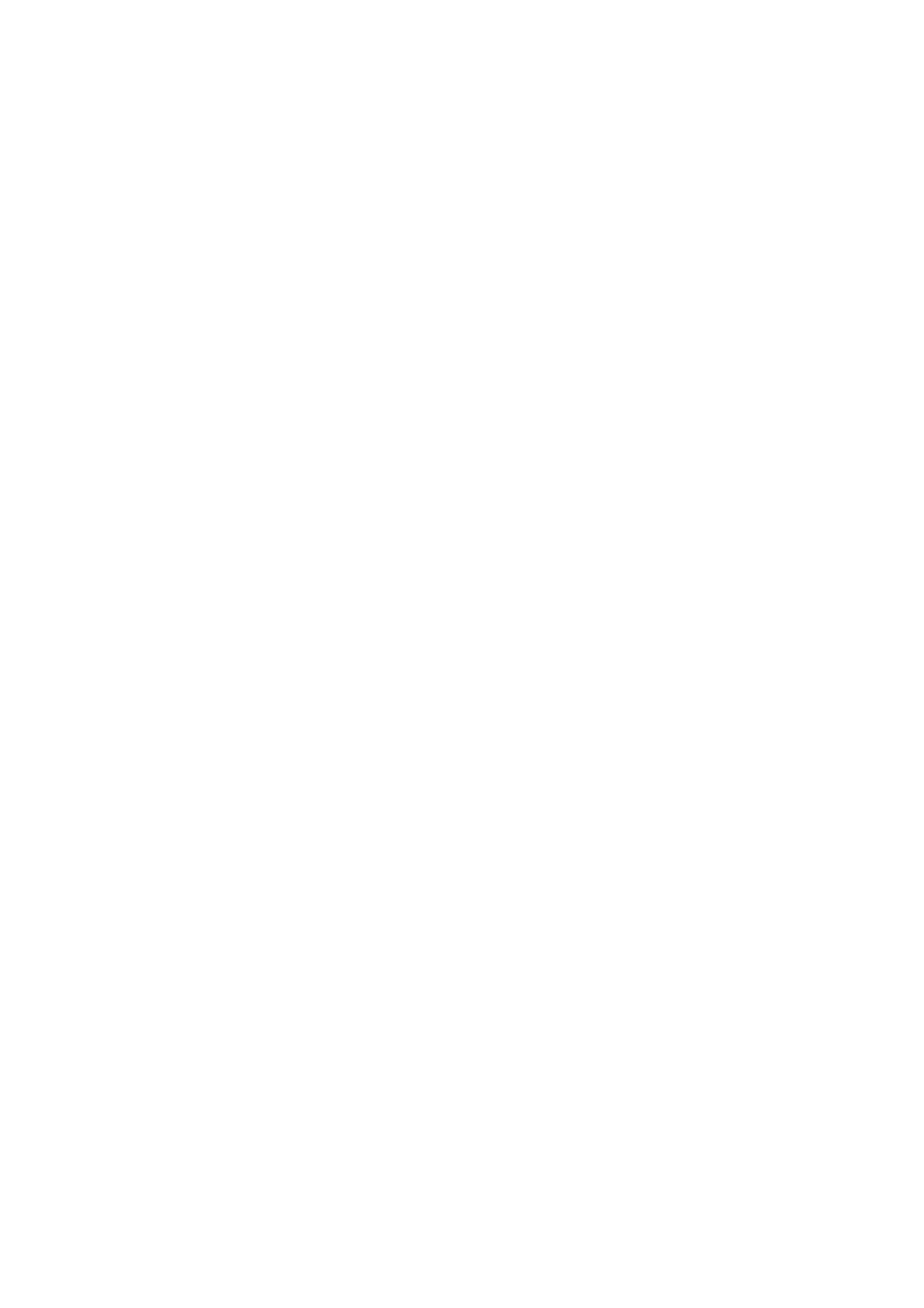## **CONTENTS**

| I.             | Co-operation received and consultations undertaken during the visit 9 |                                                                                                                                     |  |
|----------------|-----------------------------------------------------------------------|-------------------------------------------------------------------------------------------------------------------------------------|--|
| A.             |                                                                       |                                                                                                                                     |  |
| <b>B.</b>      |                                                                       |                                                                                                                                     |  |
| C.             |                                                                       |                                                                                                                                     |  |
| D.             |                                                                       |                                                                                                                                     |  |
| II.            |                                                                       | FACTS FOUND DURING THE VISIT AND ACTION PROPOSED11                                                                                  |  |
| A.             |                                                                       |                                                                                                                                     |  |
|                | 1.                                                                    |                                                                                                                                     |  |
|                | 2.                                                                    |                                                                                                                                     |  |
|                | 3.                                                                    |                                                                                                                                     |  |
|                |                                                                       | a.                                                                                                                                  |  |
|                |                                                                       | b.                                                                                                                                  |  |
|                | 4.                                                                    |                                                                                                                                     |  |
| <b>B.</b>      |                                                                       |                                                                                                                                     |  |
|                | 1.                                                                    |                                                                                                                                     |  |
|                | 2.                                                                    |                                                                                                                                     |  |
|                | 3.                                                                    |                                                                                                                                     |  |
|                | 4.                                                                    |                                                                                                                                     |  |
|                | 5.                                                                    |                                                                                                                                     |  |
| $\mathbf{C}$ . |                                                                       |                                                                                                                                     |  |
|                |                                                                       | <b>APPENDIX I:</b><br>LIST OF THE CPT'S RECOMMENDATIONS,                                                                            |  |
|                |                                                                       | <b>APPENDIX II:</b><br>LETTER SENT BY THE PRESIDENT OF THE CPT TO THE<br>PERMANENT REPRESENTATIVE OF GREECE ON 18 DECEMBER 2006  37 |  |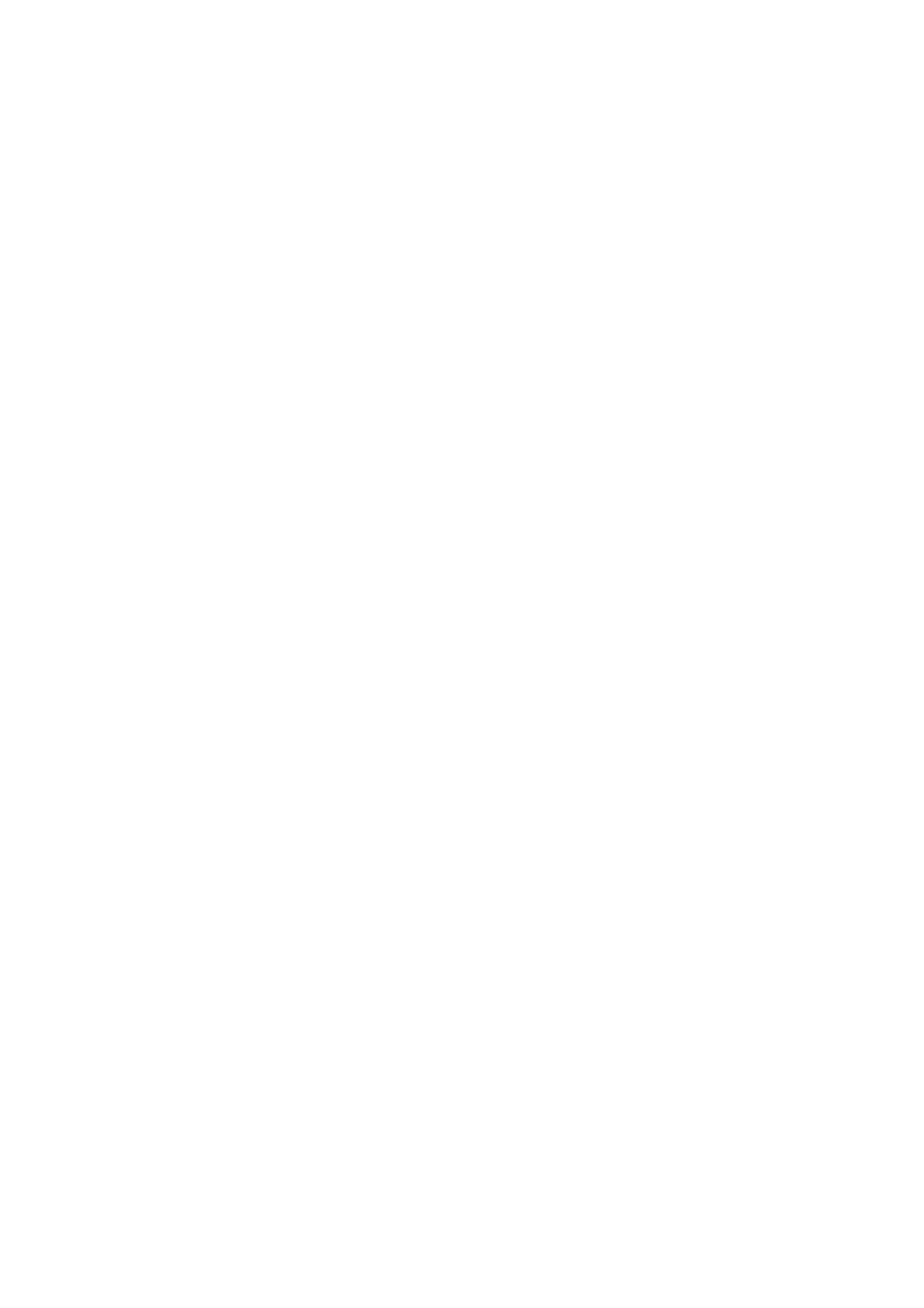#### **Copy of the letter transmitting the CPT's report**

Strasbourg, 13 July 2007

<span id="page-4-0"></span>Dear Ambassador,

 In pursuance of Article 10, paragraph 1, of the European Convention for the Prevention of Torture and Inhuman or Degrading Treatment or Punishment, I enclose herewith the report to the Government of Greece drawn up by the European Committee for the Prevention of Torture and Inhuman or Degrading Treatment or Punishment (CPT) following its visit to Greece from 20 to 27 February 2007. The report was adopted by the CPT at its 63rd meeting, held from 2 to 6 July 2007.

 The various recommendations, comments and requests for information formulated by the CPT are listed in Appendix I. As regards more particularly the CPT's recommendations, having regard to Article 10 of the Convention, the Committee requests the Greek authorities to provide **within three months** a response giving a full account of action taken to implement them. The CPT trusts that it will also be possible for the Greek authorities to provide, in the above-mentioned response, reactions to the comments formulated in this report which are summarised in Appendix I as well as replies to the requests for information made.

 As emphasised in the concluding remarks of the visit report, the CPT trusts that vigorous steps will be taken by the Greek authorities to implement the recommendations made by the Committee in the report. The Committee will follow closely future developments and the concrete action taken by the Greek authorities in the immediate future, while keeping under review the possibility of initiating the procedure under Article 10, paragraph 2, of the Convention.

 The Committee would ask, in the event of their response being forwarded in Greek, that it be accompanied by an English or French translation. It would also be most helpful if the Greek authorities could provide a copy of the response in a computer-readable form.

 I am at your entire disposal if you have any questions concerning either the CPT's report or the future procedure.

Yours faithfully,

Mauro PALMA President of the European Committee for the Prevention of Torture and Inhuman or Degrading Treatment or Punishment

Mr Constantin Yerocostopoulos Ambassador Permanent Representative of Greece to the Council of Europe 21, place Broglie 67000 Strasbourg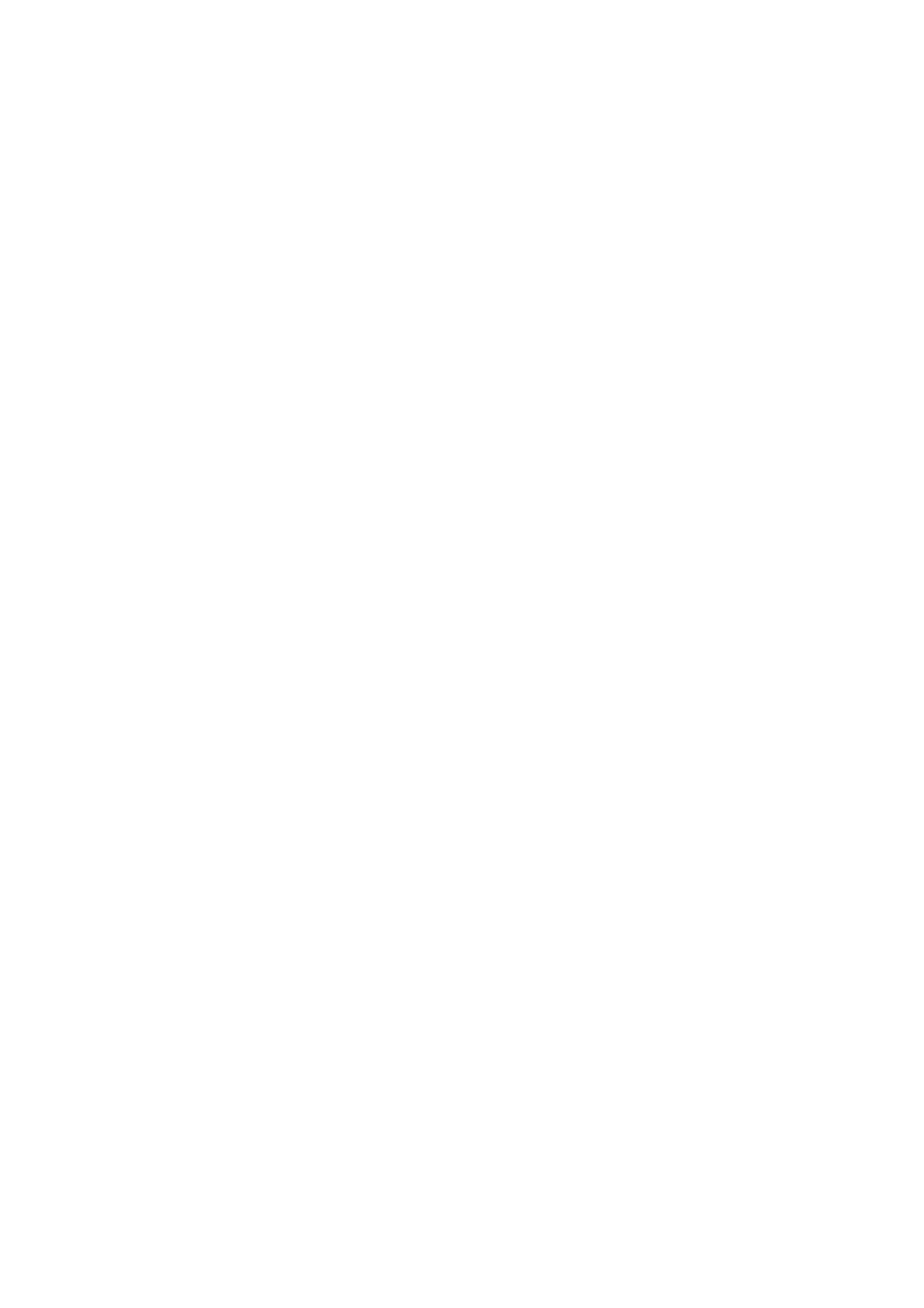## <span id="page-6-0"></span>**I. INTRODUCTION**

## **A. Dates of the visit and composition of the delegation**

1. In pursuance of Article 7 of the European Convention for the Prevention of Torture and Inhuman or Degrading Treatment or Punishment (hereinafter referred to as "the Convention"), a delegation of the CPT carried out a visit to Greece from 20 to 27 February  $2007<sup>1</sup>$ . The visit was one which appeared to the CPT "to be required in the circumstances" (cf. Article 7, paragraph 1, of the Convention).

2. The visit was carried out by the following members of the CPT:

- Mario FELICE, (Head of delegation)
- Pétur HAUKSSON
- George TUGUSHI.

 They were supported by Hugh CHETWYND and Marco LEIDEKKER of the CPT's Secretariat and assisted by Alan MITCHELL, former Head of Health Care, Scottish Prison Service, United Kingdom, and the following interpreters:

- Eleanora CAMBAS
- Maria LOUCA HOUVARDA
- Ionathan MARKEL
- Alexander ZAPHIRIOU.

## **B. Context of the visit**

3. In the report<sup>2</sup> on the August/September 2005 periodic visit to Greece, which was transmitted to the Greek authorities in March 2006, the CPT expressed its serious concern about the fact that the Committee was obliged to reiterate many of its recommendations, some of which were of very long standing. In particular, the persistent failure by the Greek authorities to tackle the structural deficiencies in the prison service and in the establishments holding foreign nationals was highlighted. A further concern related to the apparent absence of effective action when allegations of ill-treatment were brought to the attention of the authorities, which led to a climate of impunity within the law enforcement agencies.

 $\frac{1}{1}$ 

<span id="page-6-1"></span>The CPT has carried out four periodic visits to Greece (March 1993, May/June 1997, September/October 2001, August/September 2005), as well as two ad hoc visits (November 1996, October/November 1999).

<span id="page-6-2"></span>See CPT/Inf (2006) 41, paragraph 7.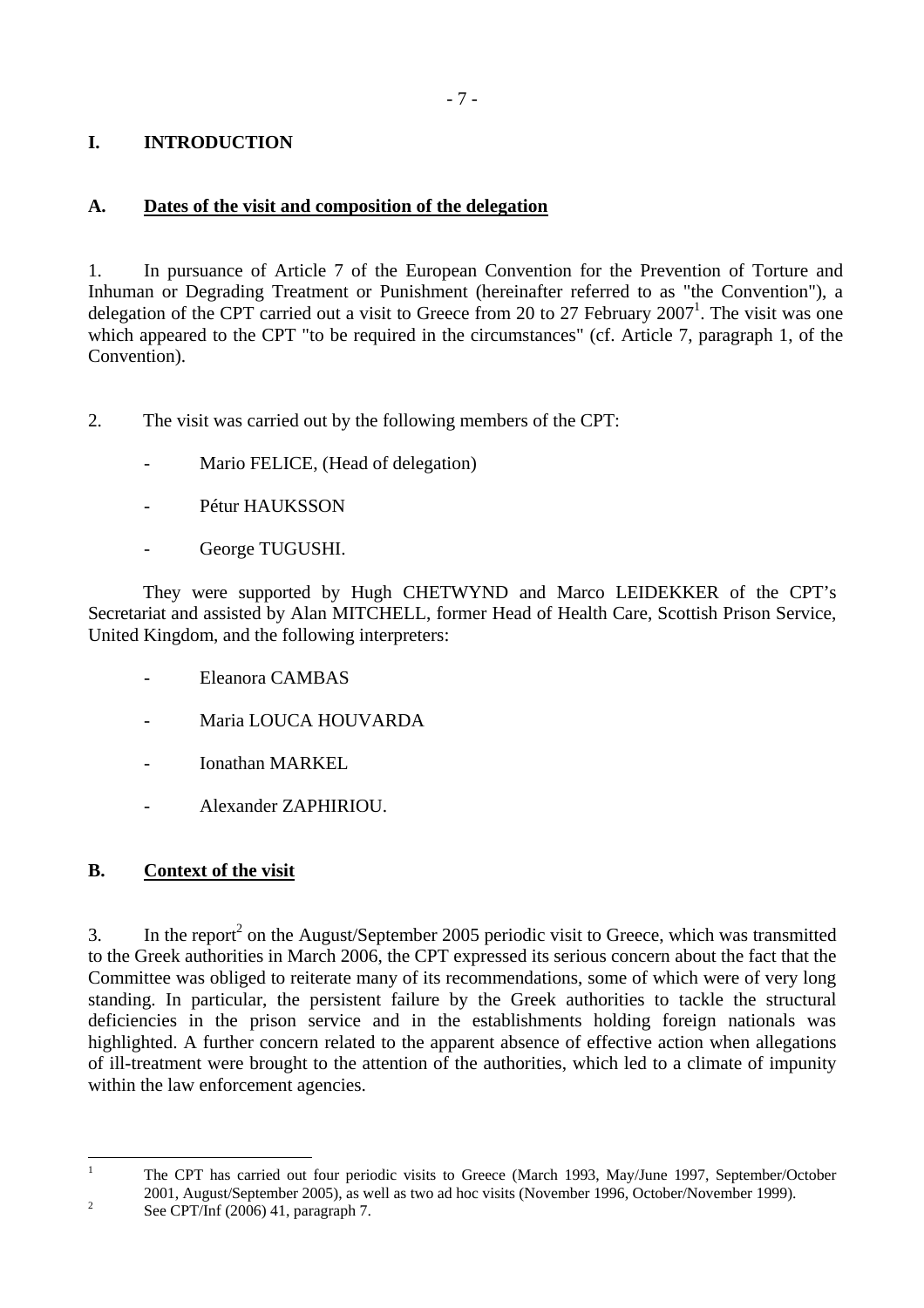<span id="page-7-0"></span> In the above-mentioned report, the CPT also stressed that if the Greek authorities continued to fail to improve the situation in the light of the recommendations made, it may have no choice but to set in motion the procedure provided for in Article 10, paragraph 2, of the Convention<sup>3</sup>.

4. It is therefore regrettable that the Greek authorities' response to the report on the 2005 visit failed to address many of the serious concerns identified by the Committee. This is particularly the case as regards the response to those sections of the report dealing with law enforcement agencies and prison-related issues. With a view to pursuing a constructive dialogue, the President of the CPT addressed a letter to the Greek authorities on 18 December 2006 (see Appendix II), highlighting some of the major shortcomings in the response and requesting that additional information be provided to the Committee. No reply was received to this letter<sup>4</sup>.

 Before taking any formal decision with regard to the Article 10, paragraph 2, procedure, the CPT felt it was best to carry out another visit to Greece in the hope of promoting a meaningful dialogue with the Greek authorities. The main purpose of the visit was to examine the steps taken by the Greek authorities to implement recommendations made by the CPT after the August/September 2005 periodic visit and to hold high-level talks with the Greek authorities with a view to enhancing their co-operation with the Committee.

 To this end, the delegation focused on safeguards against ill-treatment of persons detained by law enforcement officials and on conditions of detention in police stations and in holding facilities for aliens. The delegation also paid a targeted visit to Korydallos Men's Prison in order to examine the conditions of detention in the segregation units and to assess developments in relation to the prison's health-care service. At the end of the visit, the delegation held wide-ranging talks with senior officials from the Ministries of Justice and Public Order to discuss the response to the report on the 2005 periodic visit, and to provide feedback on the findings of the 2007 ad hoc visit.

## **C. Establishments visited**

5. The delegation visited the following places of detention:

## Establishments under the authority of the Ministry of Public Order

## *Attica prefecture*

- Aspropyrgos Police Station
- Akropolis Police Station
- Kolonos Police Station
- Neo Kosmos Police Station
- Omonia Police Station
- Palio Falio Police Station
- Aghios Panteilemonos Police Station

<span id="page-7-1"></span><sup>&</sup>lt;sup>2</sup><br>3 Article 10, paragraph 2, reads as follows: "If the Party fails to co-operate or refuses to improve the situation in the light of the Committee's recommendations, the Committee may decide, after the Party has had an opportunity to make known its views, by a majority of two-thirds of its members to make a public statement on the matter".

<span id="page-7-2"></span>By letter of 5 July 2007, the CPT received some general information from the Ministry of Public Order pertaining to certain of the recommendations the Committee had made in its report on the 2005 visit to Greece.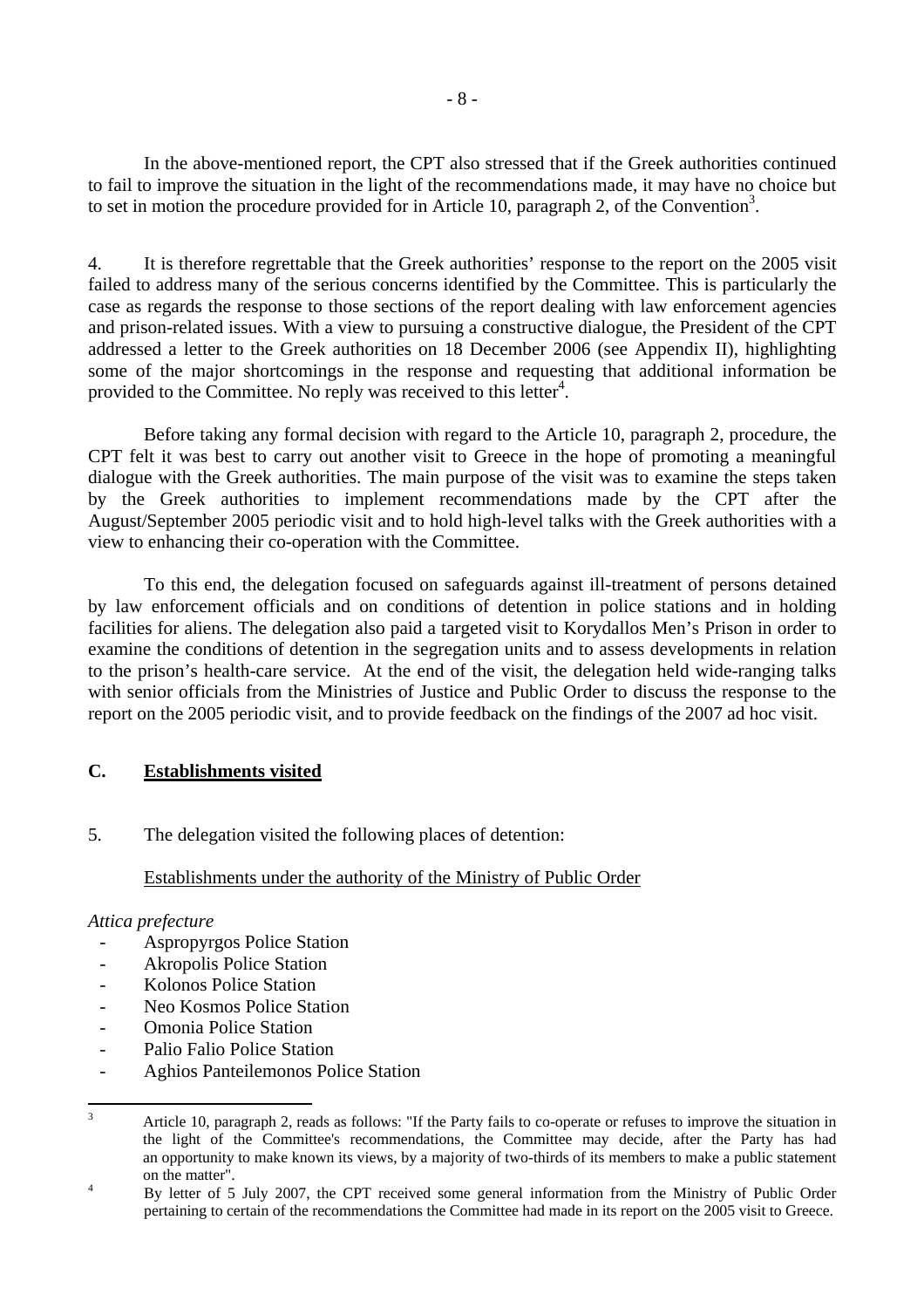- <span id="page-8-0"></span>- Syntagma Police Station
- Zografas Police Station
- Aspropyrgos Alien detention facility
- Piraeus Alien detention facility
- Petru Rali Alien detention facility
- Holding Room at Athens Airport (International Departures)

#### *Evros perfecture*

- Alexandroupoli Police Station
- Orestiades Police Station
- Isaakio Border Police Station
- Kiprinos Border Police Station
- Neo Visa Border Guard Station
- Neo Himoni Border Guard Station
- **Tychero Border Guard Station**
- Filakio Special holding facility for illegal immigrants
- Vrissika Special holding facility for illegal immigrants

## *Lesvos Prefecture*

Mytilini Special holding facility for illegal immigrants

## *Rodopi Prefecture*

Venna Special holding facility for illegal immigrants

Establishments under the authority of the Ministry of Justice

- Korydallos Men's Prison The delegation also interviewed some recently arrived remand prisoners at Komotini Judicial Prison

## **D. Co-operation received and consultations undertaken during the visit**

6. In the course of the visit, the delegation was granted immediate access to the detention facilities it wished to visit and to the persons it wanted to interview, and most of the information required to carry out its task was promptly provided.

 At the end of the visit, the CPT held constructive consultations with the Minister of Public Order, Byron POLYDORAS, the Secretary General of the Ministry of Justice, Panagiotis PANOURIS, the Secretary General of the Ministry of Public Order, Konstantinos AILIANOS and the Director General of the Prison Service, Cristina PETROU, as well as with other senior officials from the Ministries of Foreign Affairs, Justice and Public Order.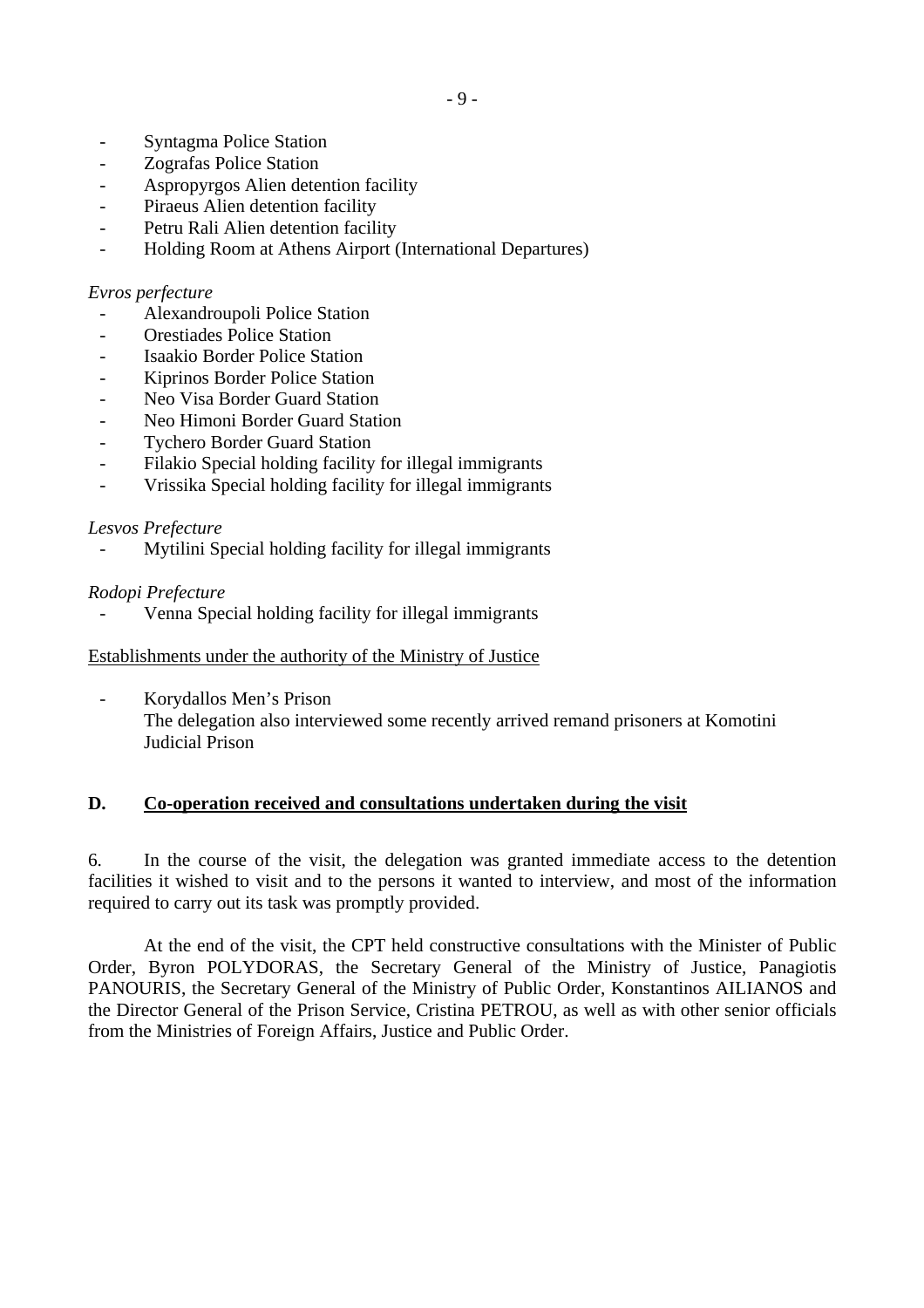7. The co-operation received during the visit was marred by certain incidents. Most seriously, at Omonia Police Station, a detained person who had alleged to have been ill-treated by police officers, and who required medical attention, was threatened with immediate deportation by the Commander of the Station unless he informed the CPT's delegation that he no longer wished to see a doctor. In relation to a case of a detainee who died in custody at Omonia Police Station, the same Commander refused the delegation's request to have access to certain papers and, subsequently, removed them from the file which the delegation was reviewing at the time.

These incidents, and others, represent a serious breach of Article 3 and Article 8, paragraph 2 d<sup>[5](#page-9-0)</sup>, of the Convention. The Greek authorities should take the necessary steps to ensure that **all law enforcement officials are fully aware of the obligations of the Parties to the Convention.** 

 Further, the CPT has made it clear in the past that it is not necessary, nor is it an appropriate use of resources, for the Greek authorities to provide the CPT's delegation with a security escort; nor should there be a constant surveillance of its activities and of the persons with whom it meets.

8. More generally, the CPT has noted that its ability to maintain an ongoing dialogue with the Greek authorities is hampered by the fact that there appears to be no office in the Ministry of Foreign Affairs, or in any other Ministry, with overall responsibility for maintaining contacts with the Committee. Liaison officers are appointed just prior to a CPT visit and seem to retain that function for only a brief period, without any handover to a new person. Moreover, there does not seem to be an appropriate mechanism in place to evaluate the Government responses to the CPT's visit reports and, in particular to verify that the responses do indeed address all of the recommendations made by the CPT. This deficiency was specifically highlighted by the delegation at the end of visit talks. **The CPT would appreciate receiving the comments of the Greek authorities on this matter.**

<span id="page-9-0"></span> 5

Article 8 (2) (d) of the Convention obliges Parties to provide the Committee with information available to them which is necessary for the Committee to carry out its task. This includes access to detained persons' files held by police or judicial authorities and/or medical records of detainees. Such information can clearly be of great relevance to the Committee's work, in particular when it seeks to assess the activities of the authorities empowered to conduct official investigations and bring criminal charges in cases involving allegations of illtreatment.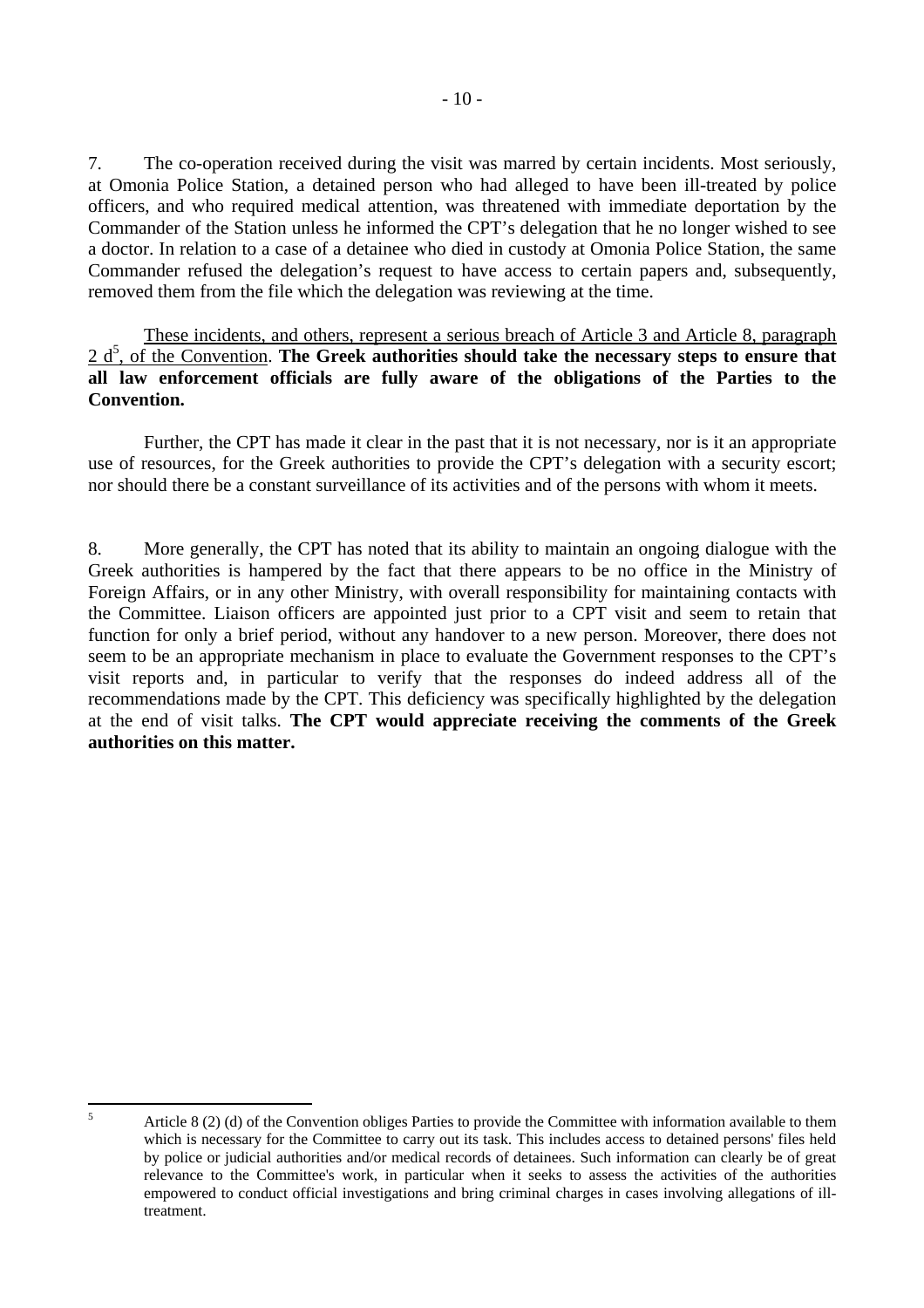## <span id="page-10-0"></span>**A. Law enforcement agencies**

## **1. Preliminary remarks**

9. The CPT's delegation visited a number of police and border guard stations in the Attica and Evros Regions, as well as several holding facilities for illegal migrants. Some of these establishments had already been visited on previous occasions.

10. The legal framework covering detention by law enforcement agencies has remained the same as that described in the report on the 2005 visit (see CPT/Inf (2006) 41, paragraphs 11 and 48).

## **2. Torture and other forms of ill-treatment**

11. The information gathered during the 2007 ad hoc visit to Greece clearly indicates that there has been no improvement as regards the manner in which persons detained by law enforcement agencies are treated. The CPT's delegation heard, once again, a considerable number of allegations of ill- treatment of detained persons by law enforcement officials. Most of the allegations consisted of slaps, punches, kicks and blows with batons, inflicted upon arrest or during questioning by police officers.

12. For example, one person interviewed alleged that he was punched in the head and body by several police officers at Alexandroupoli Police Station, and that they threatened to sever his right forefinger by compressing it in a pair of pliers. The detained person also stated that while being held over a table by two officers, his trousers were pulled down and a third officer threatened to rape him; apparently his loud protests resulted in the intervention of a senior officer. However, allegedly the beatings continued once the senior officer left the room.

 Further, an employee of the Greek police described to the delegation how a foreign national had been beaten in his presence. When this employee accompanied the foreign national to court a few days later, the latter had visible injuries to the head, yet neither the public prosecutor nor the judge, or even his court-appointed lawyer, raised the question of ill- treatment.

13. In several cases, the delegation's doctors found that the allegations of ill-treatment by law enforcement officials were consistent with injuries displayed by the detained persons concerned. For example, one person alleged that, during his detention at Omonia Police Station, he had been kicked on the right shin and punched in the face while handcuffed. Upon examination, there were two scarred areas on the right shin (2.9 cm x 2.6 cm and 1.1 cm x 1 cm). Further, this person had hypersensitivity around some of his teeth.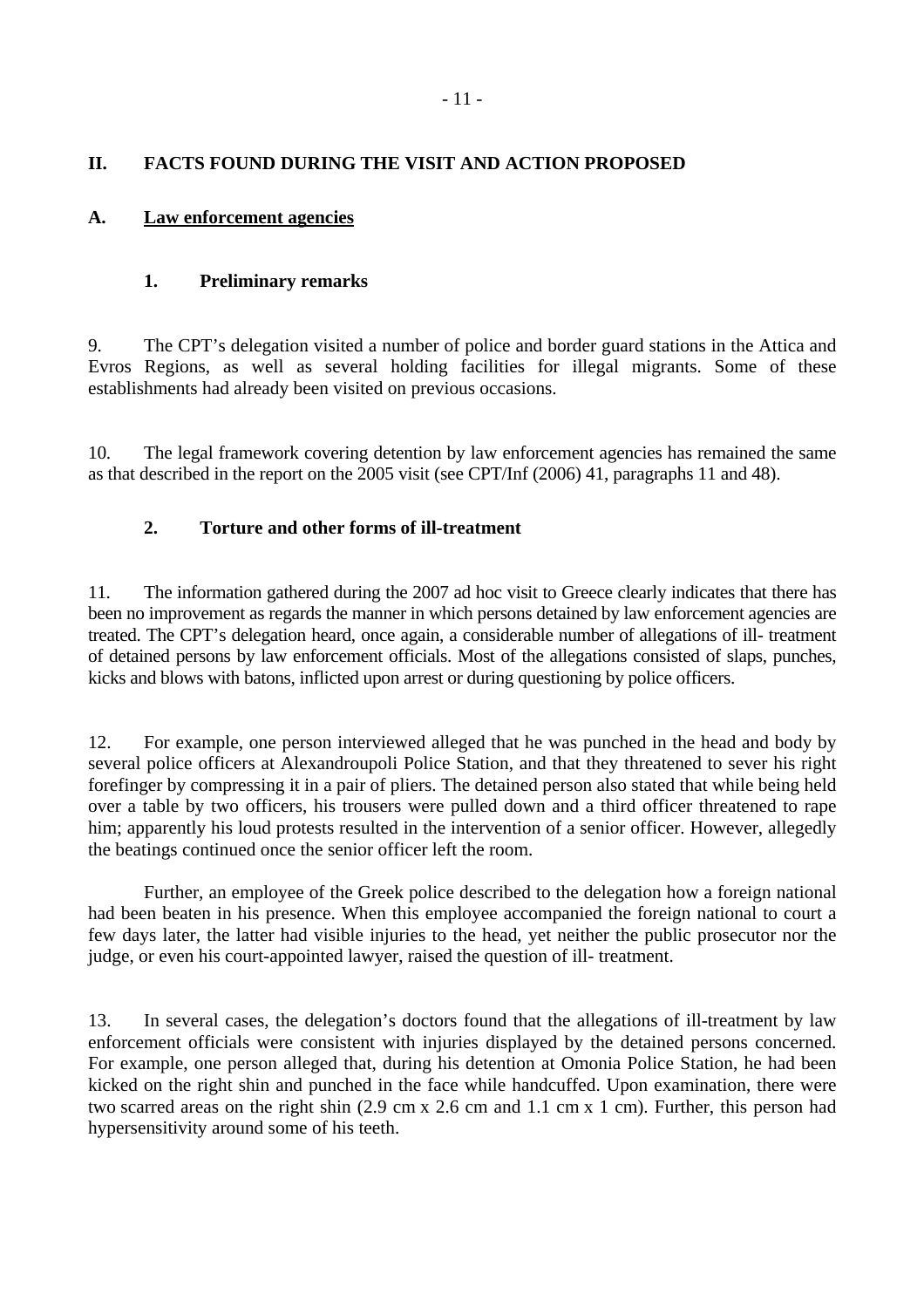14. At Petru Rali Alien detention facility, a Bangladeshi national alleged that he had been slapped and kicked by the escorting police officers in the deportation cell at Athens International Airport after he had refused deportation. He further alleged that they had compressed his throat, pressed their fingers into his eye sockets, twisted his hands behind his back and kicked him on the back of the legs, the buttocks and in the abdomen, after which he had fainted. On examination by one of the medical members of the delegation, the following injuries were observed: a small abrasion (approximately 0.3 cm) on the lower lip and a red linear contusion on the left cheek beneath the eye (2 cm), which had two abrasions therein; diffuse areas of purplish bruising on both sides of the forehead and a reddish bruise (2 cm) on the centre of the chest; swelling over the thyroid cartilage on the front of the neck and swelling of the outer parts of both upper arms; on the right leg, beneath and lateral to the kneecap, a diffuse area of purplish bruising with a reddish area (approximately 2 cm x 2 cm) in its proximal part.

## This case being known to the authorities, **the CPT would like to receive information on the outcome of the investigation into the alleged ill-treatment.**

15. Reference should also be made to a video recording, made by a police official in June 2006, that fell into the public domain after the February 2007 visit. It graphically displayed a serious incident of ill-treatment by law enforcement officials of two persons held at Omonia Police Station. Another incident, also caught on video, relates to the ill-treatment of a student by law enforcement officials in Thessaloniki, on 17 November 2006.

16. All the information at the CPT's disposal highlights, once again, the necessity for determined and immediate action by the Greek authorities to address the situation. It would appear that senior officials and officers within the Ministry of Public Order have not taken seriously the CPT's repeated findings of alleged ill-treatment of detained persons by law enforcement officials. This must change. Every means should be explored to ensure that the message of zero tolerance of ill-treatment of detained persons reaches all law enforcement officials at all levels; they should be made aware, through concrete action, that the Greek government is resolved to stamp out illtreatment of persons deprived of their liberty. **The CPT calls upon the Greek authorities to strenuously reiterate the above message of zero tolerance of ill-treatment of detained persons and reinforce it with a statement at the appropriate political level.**

 It should also be noted that the delegation heard several accounts of allegations of illtreatment occurring at Athens International Airport following failed deportation attempts (cf. for example, paragraph 14 above). Moreover, there were no guidelines in place concerning the use of force in the context of deportations. **The CPT recommends that the Greek authorities draw up a comprehensive protocol regulating deportations, in particular as regards the use of coercive measures.**

17. As stressed in previous reports, it is axiomatic that prosecutors and judges should take appropriate action when there are indications that ill-treatment by the police may have occurred. In this respect, the case referred to in paragraph 12 above is of particular concern.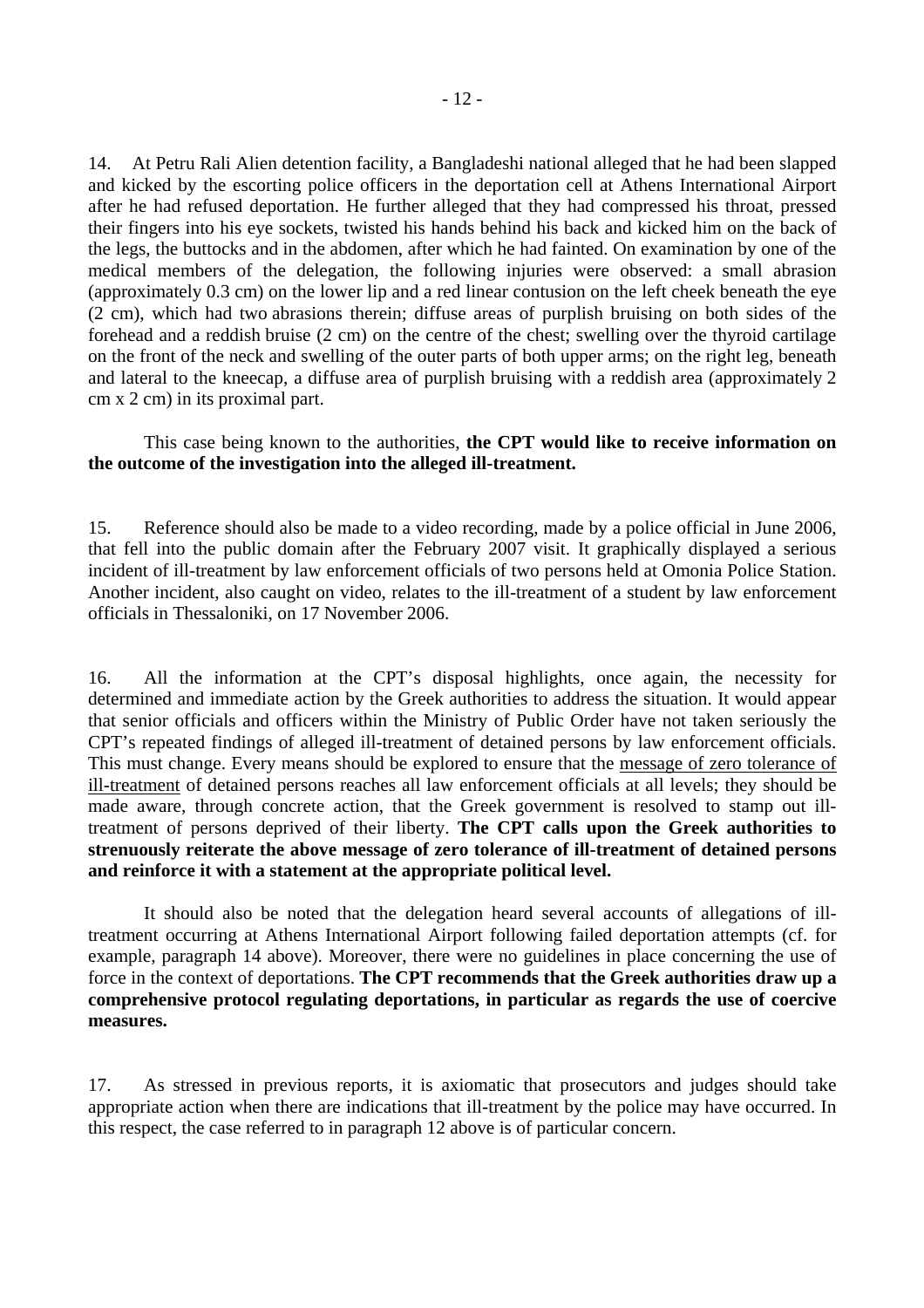**The CPT recommends, once again, that whenever persons brought before a prosecutor or judge allege ill-treatment by law enforcement officials, the prosecutor/judge record the allegations in writing, order immediately a forensic medical examination and take the necessary steps to ensure that the allegations are properly investigated. Such an approach should be followed whether or not the person concerned bears visible external injuries. Further, even in the absence of an express allegation of ill-treatment, the prosecutor/judge should request a forensic medical examination whenever there are other grounds to believe that a person brought before him could have been the victim of ill-treatment. If necessary, the relevant legal provisions should be amended.** 

18. As had been the case during the 2005 visit (see CPT/Inf (2006) 41, paragraphs 52 to 56), the CPT's delegation was obliged to follow-up directly the medical examinations of several detained persons who alleged to have been ill-treated by police officers.

 For example, when the CPT's delegation met the Bangladeshi national (see paragraph 14 above) who alleged to have been ill-treated at Athens International Airport, he had not been seen by a doctor or received any treatment for his injuries. The delegation requested that a medical doctor examine this person. When the delegation returned to the Petru Rali Alien detention facility two days later, it learned that, although the person in question had been taken to a hospital and had been seen by three doctors, he had received no treatment, as the doctors concluded that he had no injuries. However, as the injuries were still visible and the person still required medical treatment, the delegation insisted that he be brought once again to hospital for an examination.

 On this occasion, four doctors examined the detained person. They noted the man's injuries, as described by the medical member of the CPT's delegation, and provided him with the necessary treatment, including a pain-killing injection. The senior surgeon on duty concluded that the detainee's injuries were consistent with his allegations of having been beaten.

 The CPT is concerned that this particular individual only managed to receive medical treatment for his injuries following a second intervention by the CPT's delegation. On the second occasion, members of the delegation actually accompanied the foreign national to the hospital and, despite their presence, the escorting police officers still attempted to influence the medical examination. Much time and energy had to be expended in order to ensure that a person with injuries in the care of the Greek State could receive appropriate medical treatment. **The CPT recommends that the Greek authorities take appropriate steps to ensure that threats and intimidation by the police never impede access to medical care.** 

19. Recommendations aimed at ensuring that there is a systematic medical screening of persons detained in holding facilities for aliens, such as Petru Rali, will be made later in this report (see paragraph 35).

 **It is axiomatic that injuries observed in the course of medical examinations should be recorded together with the relevant statements of the detainee. Whenever injuries are recorded by a doctor which are consistent with allegations of ill-treatment, this information should be systematically brought to the attention of the relevant prosecutor, who should order immediately a forensic medical examination.**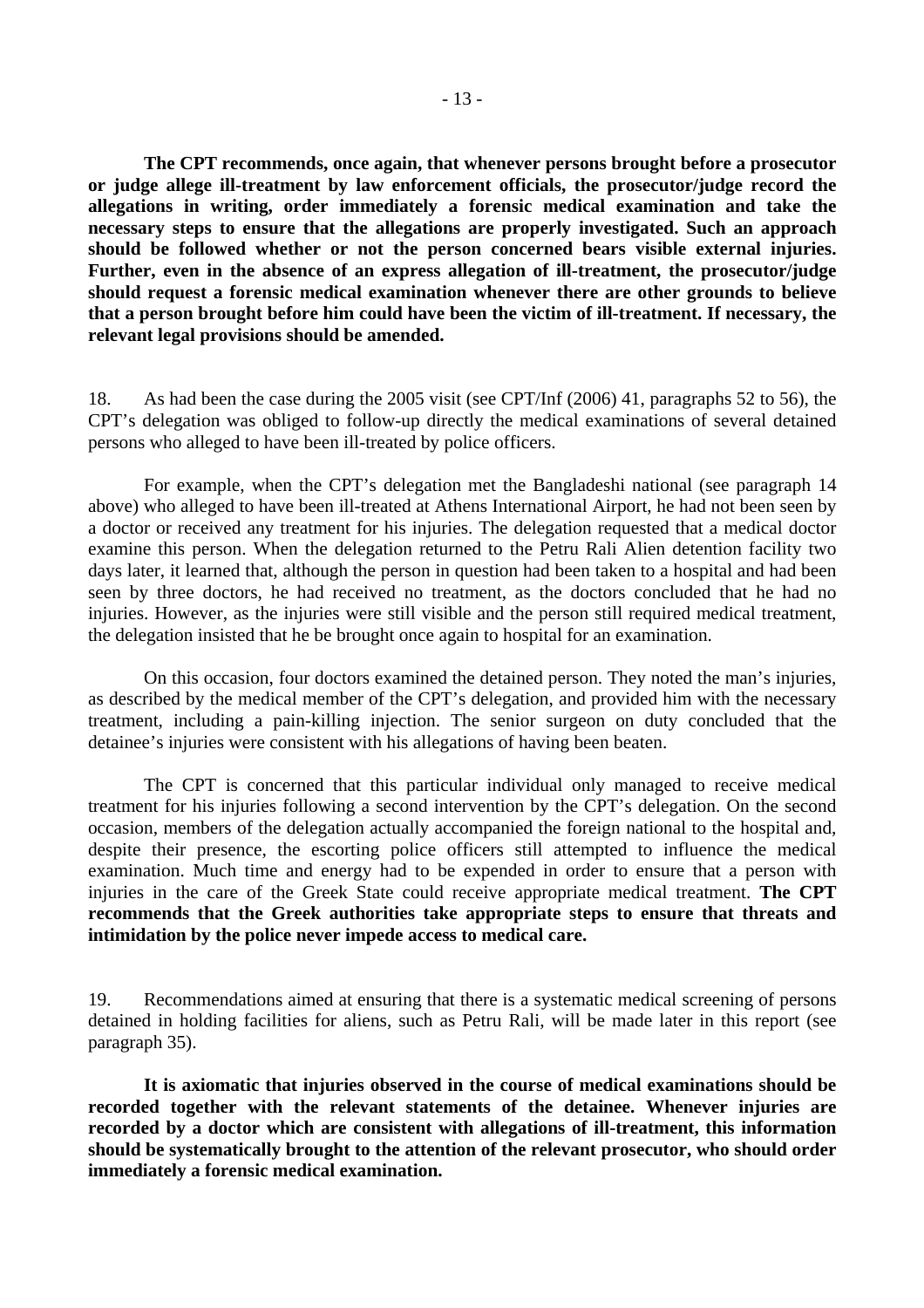<span id="page-13-0"></span>20. As regards forensic medical examinations, the CPT reiterates that such examinations should include the following minimum elements: demographic data on the patient; the patient's account as to how the injuries were sustained; a detailed description of each injury; a reasoned conclusion as to the cause and time of the injuries<sup>6</sup>. The Secretary General of the Ministry of Justice informed the delegation, in the course of the high-level talks at the end of the visit, that he appreciated the concerns highlighted in the CPT's report on the 2005 visit (see CPT/Inf (2006) 41, paragraph 56) as well as during the 2007 ad hoc visit, and that he would look into the functioning of the forensic medical services in Greece. **The CPT looks forward to receiving concrete information on the functioning of the forensic medical services in Greece, in the light of the above remarks.** 

## **3. Conditions of detention**

## a. police and border guard stations

21. The CPT has, in its previous visit reports concerning Greece, issued many recommendations aimed at improving the conditions of detention in police and border guard establishments, notably in relation to occupancy rates, material conditions and levels of hygiene, outdoor exercise and access to medical care. The findings from the 2007 ad hoc visit highlight that the conditions of detention in police establishments remain unsatisfactory. Moreover, despite being designed for holding criminal suspects for short periods, they continue to be used for holding persons, in particular immigration detainees, for prolonged periods. It should be noted nevertheless that the delegation was informed that many of the establishments visited would be refurbished in the near future.

22. The delegation visited eleven *police stations* in the Attica and Evros regions. Only at Akropolis, Kolonas and Palio Falio police stations could the material conditions be considered as, on the whole, acceptable for short periods. Most cells had artificial lighting and ventilation, and enjoyed some access to natural light; they were clean and in a reasonable state of repair. Further, appropriate sleeping arrangements (plinths, mattresses, and clean blankets) were available for detainees held in custody overnight. However, the two small cells at Akropolis had no access to light, either artificial or natural, and the holding cell was not equipped for overnight stays; these deficiencies should be remedied without delay.

 The normal cellular accommodation at Aghios Panteilemonos Police Station was under renovation at the time of the delegation's visit. A third floor holding cell (7 m<sup>2</sup>) remained in use<sup>7</sup>; it was in a very bad state of repair; poorly lit and inadequately ventilated, filthy and equipped with only two broken chairs. The registers indicated that up to six persons, male and female, were held in this cell for periods of some 10 hours and that, on occasion, persons were even kept there overnight. Conditions in this cell should be improved and it should never be used for overnight stays.

 $\frac{1}{6}$ 

<span id="page-13-1"></span>cf. Principles on the Effective Investigation and Documentation of Torture and Other Cruel, Inhuman or Degrading Treatment or Punishment (General Assembly Resolution 55/89, December 4 2000).

<span id="page-13-2"></span>The delegation was not initially informed about the existence of this cell even though a detainee was being held in it at the time of the visit; the delegation only learnt about the cell from persons being held in another police station.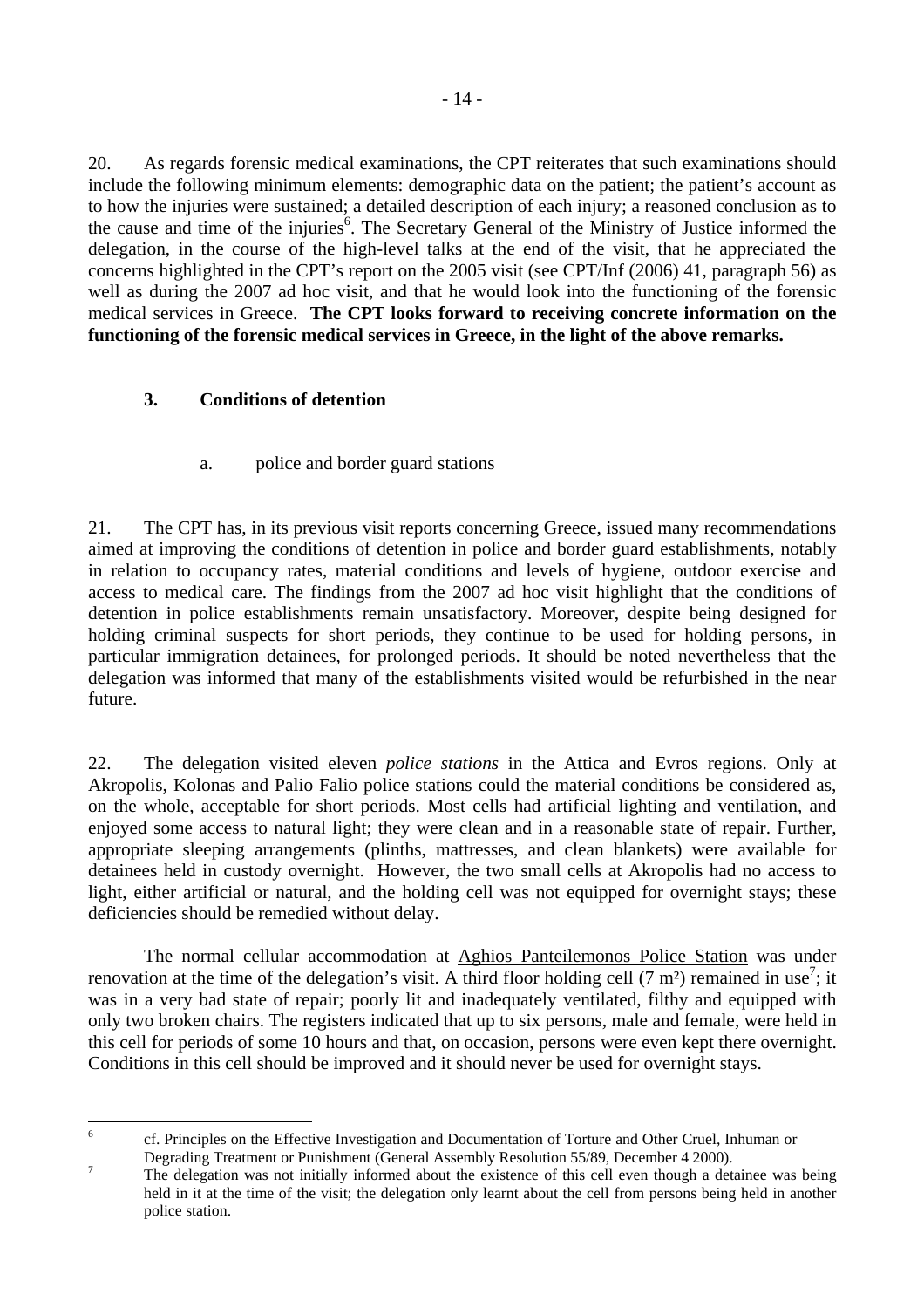The cell blocks at Aspropyrgos, Neo Kosmos, Orestiades and Syntagma police stations had virtually no artificial lighting, little access to natural light and were poorly ventilated. They were generally squalid. Further, the foam mattresses and blankets in these and other police stations, such as Zografas, were in need of replacement.

 The conditions of detention at Alexandroupoli and at Omonia (in Athens) police stations had not improved since 2005 and were in a very poor condition. The cell blocks had virtually no access to natural light and the artificial lighting was inadequate, leaving the cells in semi-darkness. Ventilation was poor and the facilities were generally dirty and dilapidated. At Omonia, the delegation noted from the records that there was frequent overcrowding in the cells, resulting in some detainees having to share beds or sleep on the floor.

23. The conditions in the *border guard stations* visited were, in general, unacceptable even for short periods. The cells at Isaakio and Neo Himoni had poor access to natural light and ventilation, and the detainees were provided with dirty blankets and slept on filthy mattresses on the floor. The toilet facilities were dirty and, in some cases, out of order. At Neo Himoni, two of the three cells were permanently flooded due to a plumbing defect, yet detained persons were still held in these cells during times of overcrowding and forced to sleep on damp mattresses. Moreover, detainees were offered no outdoor exercise and the hygiene products provided were totally insufficient.

 At Kiprinos station, the main problem was one of extreme overcrowding, with ten persons being held in a cell of some 14 m<sup>2</sup>; in a second cell, five persons had already spent some 40 days together in a cell of less than 7 m². The cell had little natural light and inadequate ventilation; the mattresses and blankets were dirty and one person had to lay his mattress over the floor-level toilet, due to a lack of space. Outdoor exercise was only offered occasionally, and detainees sometimes spent several days without ever leaving their cell. Such conditions could easily be described as inhuman and degrading.

24. It is clear that much greater efforts must be made by the Greek authorities to improve conditions of detention in police and border guard establishments and that a comprehensive rolling refurbishment programme is required to rectify the glaring deficiencies highlighted above.

 The current arrangements are particularly unacceptable for persons who remain in custody for weeks on end. Quite apart from the above-mentioned material deficiencies, the facilities concerned are intrinsically unsuitable for prolonged stays, given the lack of outdoor exercise facilities and the absence of any purposeful regime. Consequently, immigration detainees should not be held within them for extended periods but instead transferred without delay to establishments able to offer the full range of facilities and activities appropriate to their status.

25. In the light of the lack of progress made since the 2005 visit, and having regard to Article 3 of the Convention, **the CPT calls upon the Greek authorities to take determined action to implement the recommendations set out below in respect of the places visited and, as necessary, other places of detention.**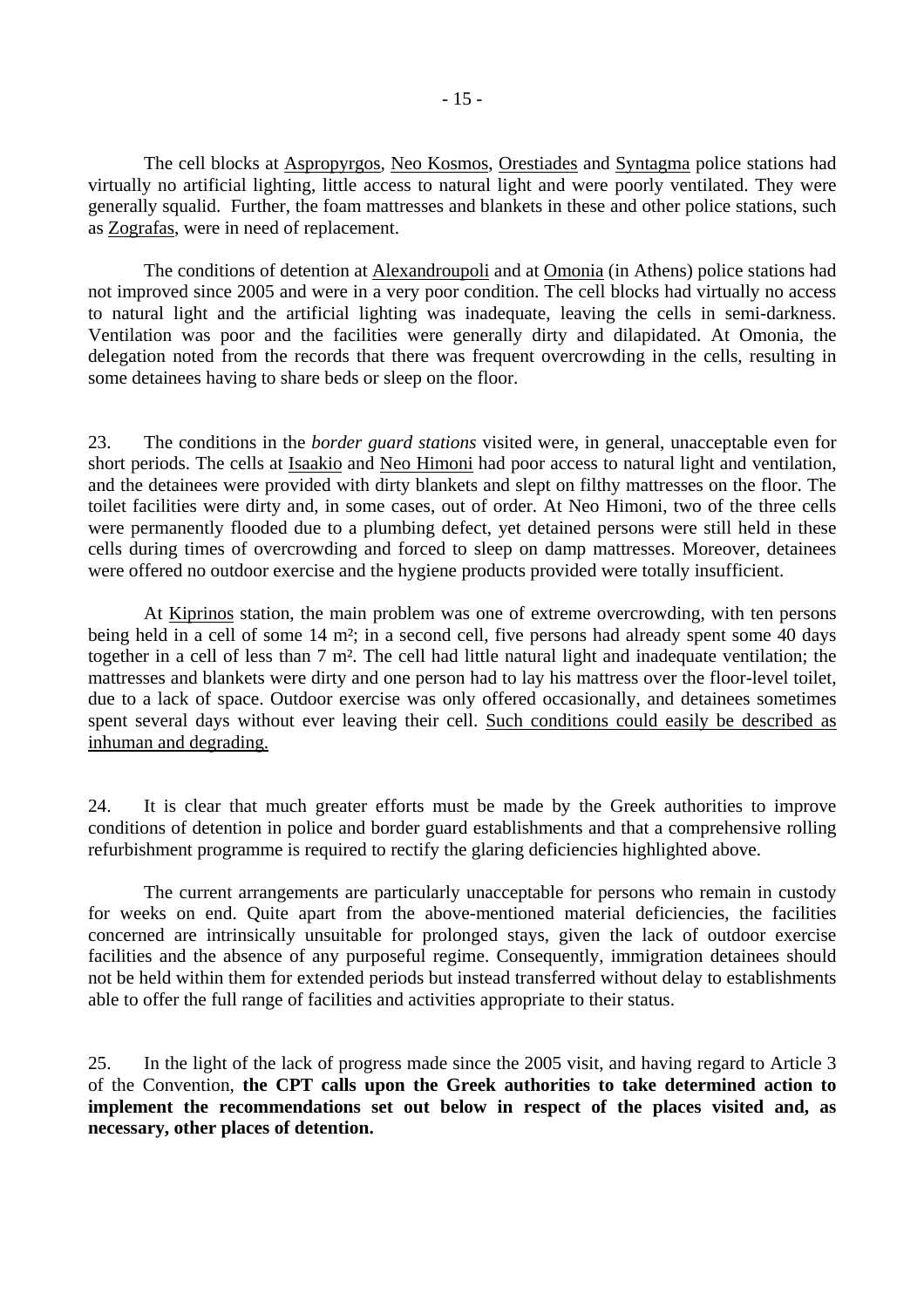<span id="page-15-0"></span> Cells should be of a reasonable size for the number of persons they are used to accommodate; for example, cells measuring 7 m², such as those at Kiprinos and Syntagma stations, should preferably hold no more than one person overnight and never more than two. Cells should have adequate lighting (i.e. sufficient to read by, sleeping periods excluded) and ventilation. **The CPT recommends that the situation as regards cell occupancy rates, lighting and ventilation be reviewed, in the light of the above remarks.**

 Persons obliged to stay overnight in custody should be provided with suitable sleeping conditions. **The CPT must insist that the Greek authorities comply with its longstanding recommendation that all persons detained overnight be provided with a bed or plinth, and a clean mattress and clean blankets (and bed sheets during summer months). This implies that arrangements should be made to have mattresses and blankets cleaned at appropriate intervals. Further, cells should be equipped with a means of rest (e.g. a chair or bench) and should be kept in a satisfactory state of repair and in a clean and hygienic condition.** 

 Persons in custody should be allowed to comply with the needs of nature when necessary, in clean and decent conditions, and be offered adequate washing facilities. Toilet facilities should offer an adequate degree of privacy. Consequently, **the CPT recommends that firm instructions be issued to ensure that sanitary facilities used by detained persons are kept in a reasonable state of cleanliness, and that such persons have ready access to a proper toilet facility at all times. Detained persons should also be in a position to wash and, in appropriate circumstances, to change their clothes and take a shower; persons detained overnight should also be provided with toiletries (e.g. soap and towel, toothpaste, etc.).** 

 **Further, the CPT reiterates its recommendation that all persons detained for 24 hours or longer be offered the opportunity of outdoor exercise every day.** 

 Finally, **the CPT recommends that the Greek authorities take immediate steps to bring to an end the practice of holding persons, in particular immigration detainees, for prolonged periods in ordinary law enforcement detention facilities; they should be accommodated in centres specifically designed for such use, taking due account of the criteria repeatedly advanced by the CPT.** 

b. holding facilities for aliens

26. The CPT's delegation undertook follow-up visits to the special holding facilities for aliens in Mytilini and Venna; it also visited holding centres in the Attica region (Aspropyrgos, Petru Rali Street and Pireaus) and in the Evros region (Neo Visa and Vrissika, as well as Filakio, due to open in the early summer of 2007).

 These holding facilities serve as places for the administrative detention of immigration detainees. Outside the Attica region, the responsibility for the holding facilities was divided between the region (health care), prefecture (buildings, furnishings, hygienic products, etc.) and the police (custodial duties). However, the Ministry of Public Order was entirely responsible for the functioning of Aspropyrgos, Petru Rali and Piraeus alien detention centres.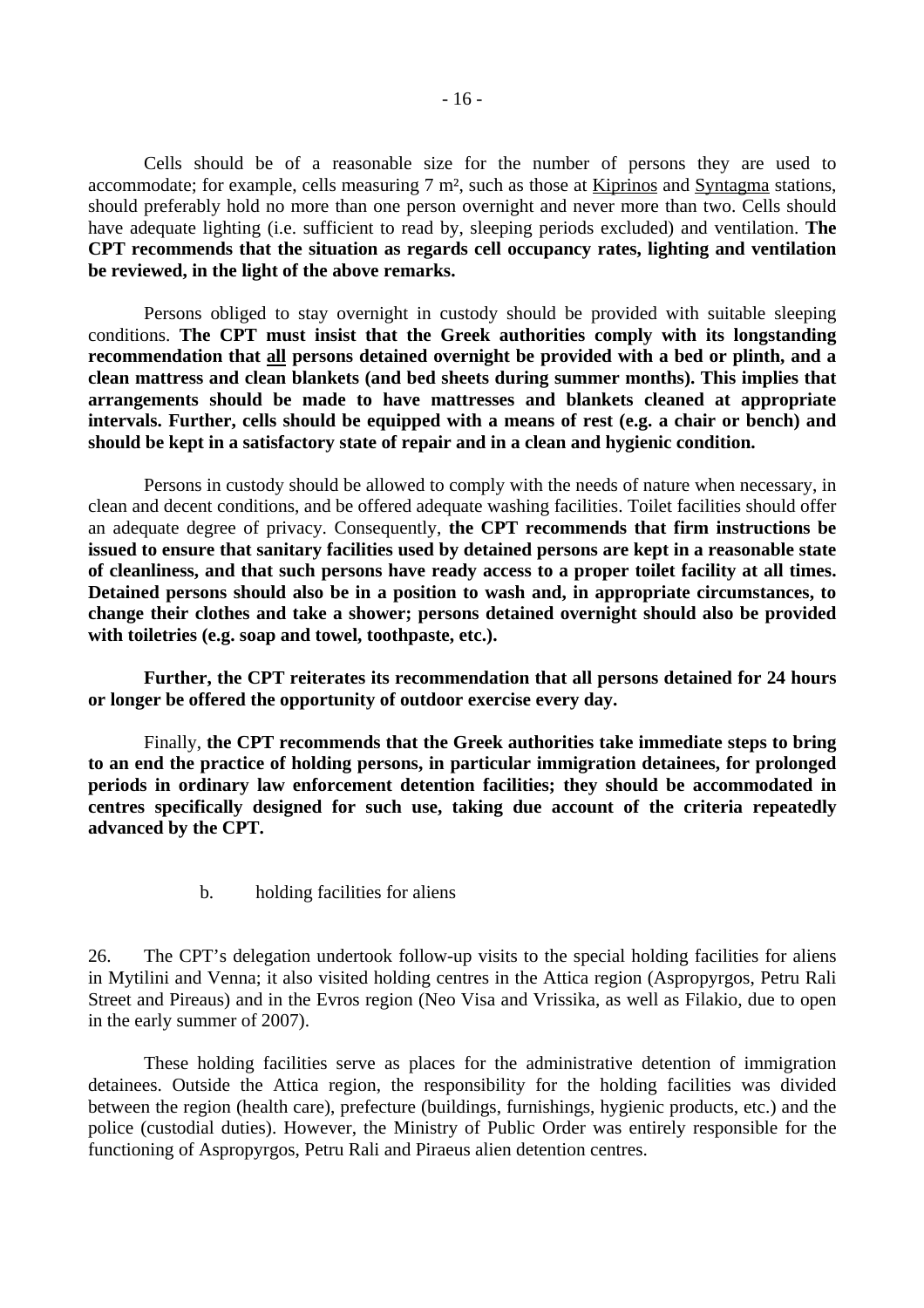In the course of the 2007 ad hoc visit, the CPT's delegation noted that there still did not appear to be minimum operating standards for any of these detention centres. Moreover, there continued to be a lack of co-ordination among the responsible State authorities, despite the intention of the 2005 Aliens Law to resolve such matters.

27. In its report on the 2005 visit, the CPT recalled the minimum parameters that should underpin every centre for holding foreigners established in Greece (see CPT/Inf (2006) 41, paragraph 49). In this context, the CPT welcomes the closure of the Peplos special holding facility for aliens, which certainly did not provide adequate conditions of detention. Further, construction of a purpose-built facility at Filakio is recognition by the Greek authorities that the influx of irregular migrants is not a temporary phenomenon. However, despite this acknowledgement that such persons should only be detained in centres specifically designed to cater for their needs, it is unfortunate that the new facility does not comply with the standards proposed by the CPT; it also does not take into account the shortcomings identified at Petru Rali Alien detention facility.

For example, the new facility at **Filakio** consists of four large warehouse-type rooms with a proposed capacity of some 380 men, women and children. The four rooms are packed with bunkbeds and, at full capacity, each detainee would only have about 2 m² of personal space. As the rooms all have open metal grilles leading onto the corridor, there is no privacy. Moreover, there are no association rooms for activities. To sum up, the design is not appropriate for the needs.

28. The concerns raised by the CPT's delegation in 2005 in respect of the design of Petru Rali Alien detention facility proved to be well founded (see CPT/Inf (2006) 41, paragraph 36), and were acknowledged as such by the management of the establishment. At the time of the 2007 visit, the facility was accommodating 173 men, 65 women and 19 minors for an operating capacity of 208, 150 and 19 respectively. The detainees were confined to their cells 24 hours a day, as the roof-top exercise yard was reported to be not secure for use; there were no communal spaces for recreational purposes and no activities at all. The screened visiting arrangements remained totally inappropriate. The delegation also noted that a number of juveniles did not have a bed or plinth and had to sleep on a mattress on the floor. It appeared that much of the bedding was dirty, and new arrivals were not provided with clean sheets and blankets. Moreover, there were no in-cell sanitary facilities or call bells and many detainees stated that access to the toilets, in particular at night, was problematic. The delegation saw for itself that bottles were used by detainees to relieve themselves and also heard about detainees having to defecate into plastic bags. Such a situation is unacceptable.

29. The Piraeus detention facility, located in a warehouse, consisted of two wings; A Wing had five cells and was accommodating 11 persons at the time of the visit, while B Wing had nine cells and was holding 21 persons. The cell areas were dilapidated and dirty, and many of the cells were very dark due to the inadequate artificial lighting and the lack of natural light. The bedding and mattresses were filthy and a number of detainees had developed rashes and had been examined at the local hospital. The delegation heard complaints about the inadequate provision of cleaning and personal hygiene products. Further, the sanitary facilities were dirty and in need of repair. There was no outdoor exercise and no activities; detainees did not have access to newspapers, magazines or even a radio. Two of the persons met by the delegation had been held under these conditions for more than nine months.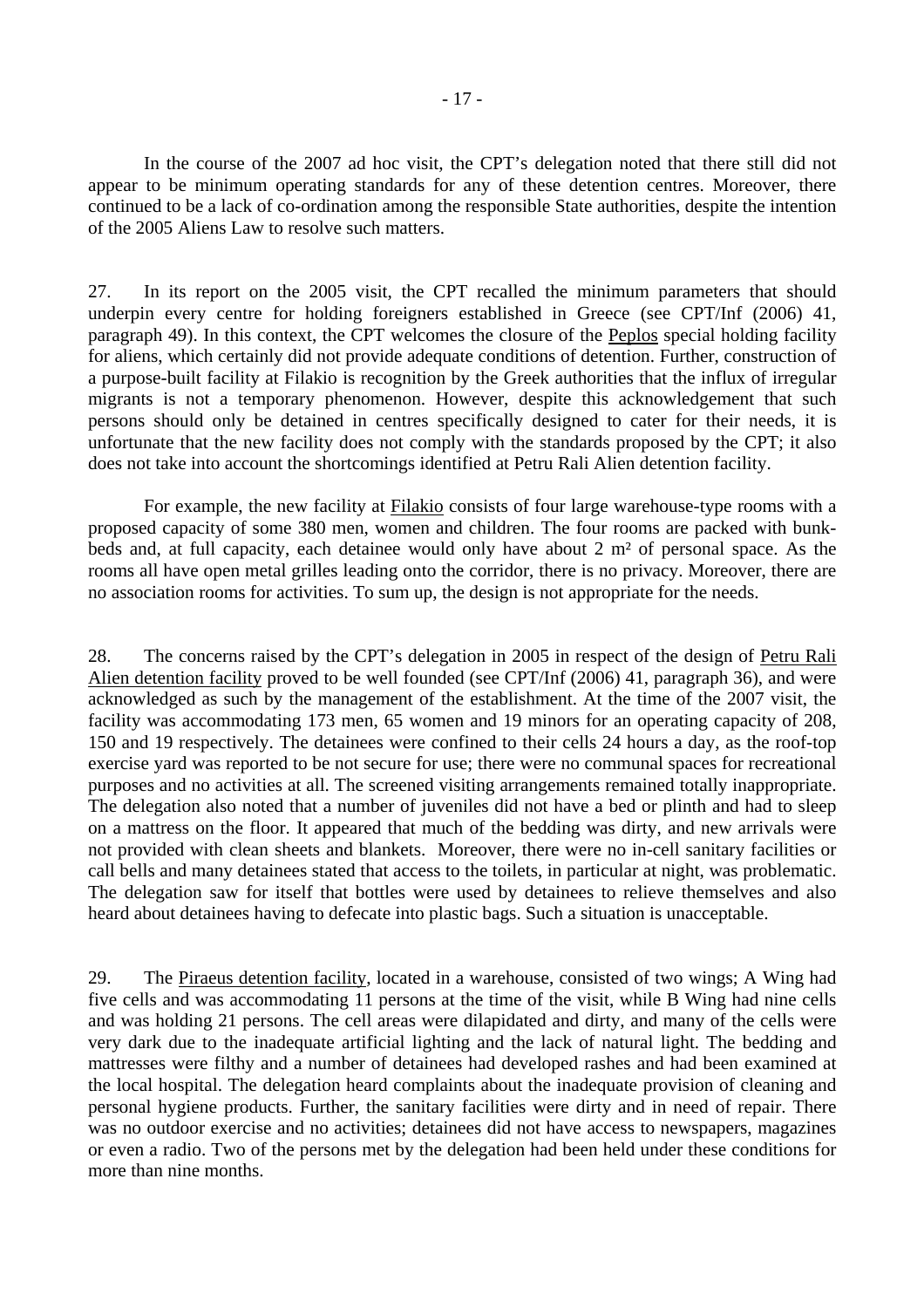30. The Vrissika centre, located in a converted cereal warehouse, consisted of two large dormitories and, at the time of the visit, was holding 106 persons for an official capacity of 90. The centre was squalid and malodorous, with rotting food and dirty clothes strewn across the floors and the sanitary facilities were dirty – only four of the eight toilets functioned. The natural light was limited and the artificial lighting inadequate; there was an insufficient supply of hygiene products and not all detained persons were provided with a mattress. Further, outdoor exercise was rarely offered.

 The Aspropyrgos holding facility for aliens consisted of eight multi-occupancy cells on two floors and at the time of the visit was accommodating 110 persons. The cells were dark, with little access to natural light and artificial lighting, poorly ventilated and extremely dirty; there was no incell sanitation and access to the toilets outside of three designated times during the day was difficult (many detainees had to use bottles at night to relieve themselves). Access to hygiene products was limited. None of the cells afforded more than 3 m² of space per detainee (for example, cell B2 measured 40m² and was holding 15 persons), yet detained persons were never offered any outdoor exercise or the possibility of any activities. Two foreign nationals met by the delegation had been staying in such conditions for more than eight months.

31. As for the Mytilini facility, a new policy of releasing immigrant detainees immediately after processing (usually within a week) had resulted in a drastic cut in the occupancy rates, which contributed to the improved material conditions; there were only five persons at the time of the visit. Since November 2006, the four large warehouse-type rooms in the lower part of the facility, which had accommodated male detainees, were no longer being used. Instead, only one, spacious, well-equipped dormitory with good access to natural light and adequate artificial lighting on the upper level, was in use. Further, four prefabricated units designed for accommodating a maximum of 64 women and children had been installed, each with integral sanitation; there were also two units with six toilets and six showers. This certainly represents an improvement on the situation observed during the 2005 visit.

 The delegation also visited Venna holding facility and noted that the conditions had not improved since the 2005 visit (see CPT/Inf (2006) 41, paragraph 61).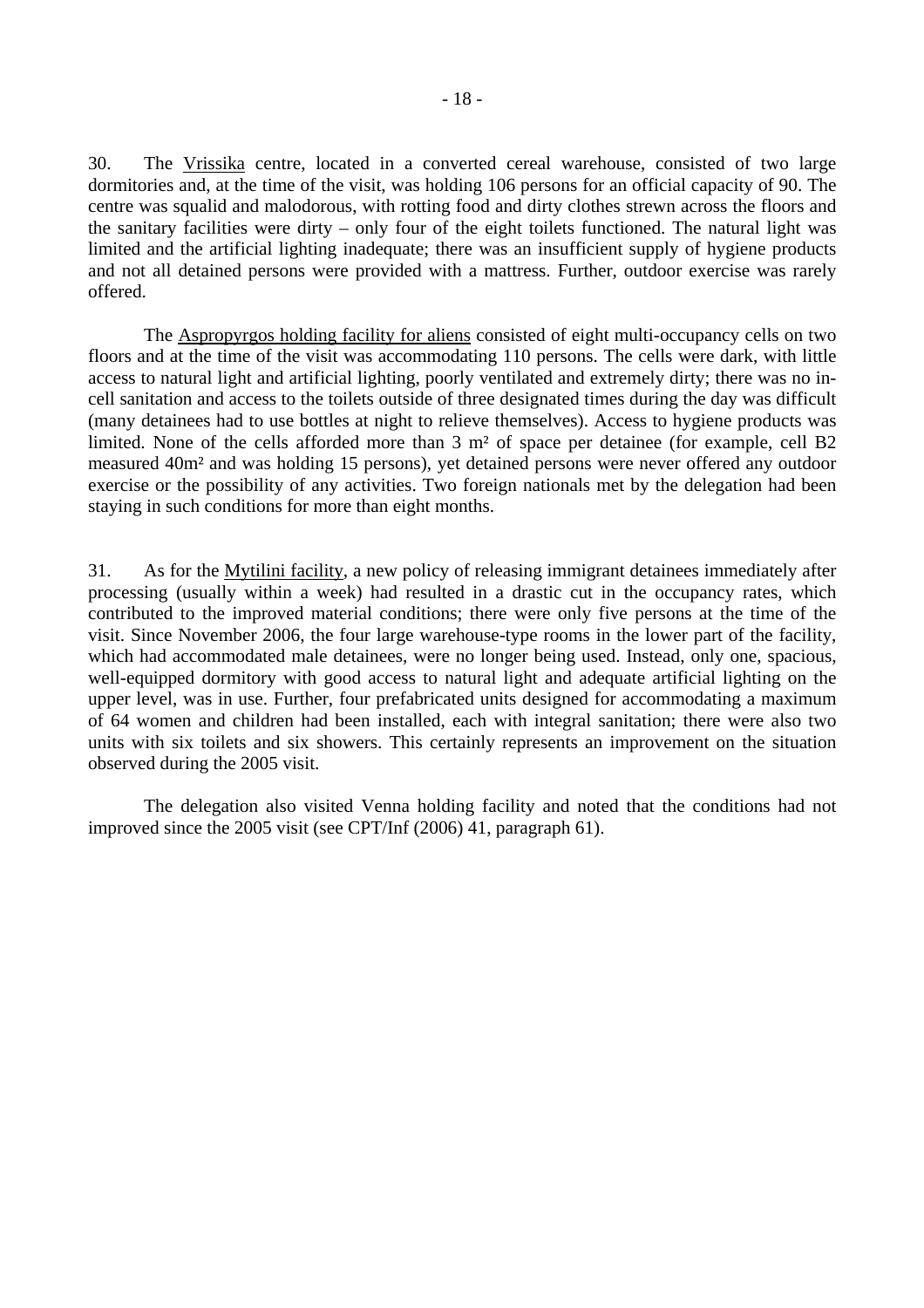32. To sum up, with the exception of Mytilini, the conditions of detention in the holding facilities for aliens have not improved significantly since the 2005 visit, and concerted action is required to rectify the failings with a view to offering decent living conditions for all persons deprived of their liberty.

## **With respect to all the centres visited, the CPT calls upon the Greek authorities to ensure that:**

- **repair work is carried out immediately so that:** 
	- ! **all centres have functioning toilet and shower facilities with a constant supply of water, at an appropriate temperature;**
	- ! **appropriate artificial lighting is installed, and access to natural light and ventilation improved.**
- **all detainees are allocated a bed/plinth and provided with a clean mattress and clean bedding;**
- **occupancy rates be revised so as to offer a minimum of 4m² of space per detainee;**
- **all detainees are provided with the necessary products and equipment to keep their accommodation clean, as well as with products for personal hygiene (i.e. toilet paper, soap, toothpaste, toothbrush, etc.);**
- **all detainees have unimpeded access to toilet facilities;**
- **all detainees are allowed to spend a large proportion of the day outside their cells and have at least one hour of outdoor exercise a day.**

33. As noted above, there was no regime offering purposeful activities in any of the centres visited; no books, newspapers or other reading material were provided; there were no games or radios. **The CPT reiterates its previous recommendation that the Greek authorities take the necessary steps to provide an appropriate range of activities for persons detained in holding facilities for aliens**.

34. As to staffing, the CPT has previously referred to the importance of ensuring that centres for immigration detainees have properly qualified staff (see CPT/Inf (2006) 41, paragraph 71). However, in none of the centres visited were staff provided with any special training in working with foreigners from different cultures and backgrounds. Furthermore, staffing arrangements continued to be totally inadequate in all the centres visited, with only a minimal number of custodial staff available, and there was no interaction between staff and foreign detainees. For example, at Piraeus centre the police custodial staff, seconded to the facility for periods of one month only with no prior training as to their duties, never interacted with the detainees nor entered the holding areas, except to carry out a head count.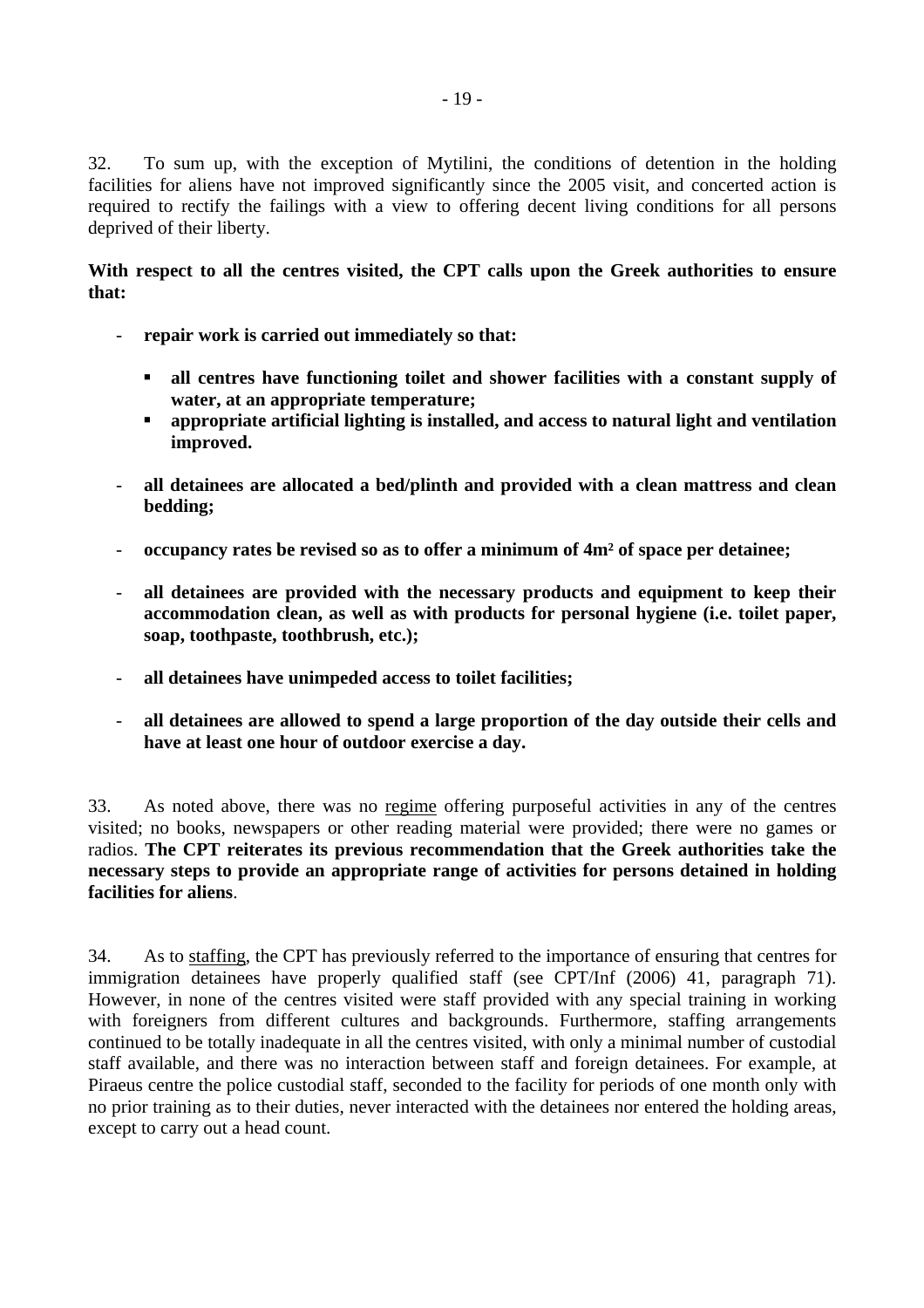<span id="page-19-0"></span>**The CPT calls upon the Greek authorities to take resolute action to ensure that detention facilities for immigration detainees are adequately staffed by properly qualified and trained persons.** 

35. The provision of adequate health-care services in holding centres is vital. The delegation was pleased to observe that all foreign nationals detained in the Evros region and in Mytilini were being medically screened following their apprehension. However, this was not the case elsewhere; for example, at Aspropyrgos and Piraeus there was no medical screening of new arrivals, while at Petru Rali it was not systematic. The CPT reiterates that the carrying out of such screening is in the interests of both detainees and staff, and is also a preventive public health measure. **The CPT recommends once again that a systematic medical screening of all immigration detainees, including for transmissible diseases, be introduced. Such screening should be carried out in a way that respects medical confidentiality.** 

36. As to health-care staffing, only the Venna centre had a full-time doctor and nurse, but their contracts ended in March 2007 and it was uncertain whether they would be renewed, which could leave the centre with no medical cover. The medical services provided at Petru Rali were offered on a voluntary basis by a non-governmental organisation (NGO) four days a week and a mobile x-ray unit visited the centre every four weeks to screen detainees for tuberculosis. The staff of the NGO were committed but their work was hampered by restricted access to interpreters and a lack of free access to the detention areas. While the limited service being provided by the NGO is to be welcomed, the CPT wishes to stress that it is the duty of the State to provide health-care cover for persons it deprives of their liberty. The services of NGOs should complement public health care and not serve as a substitute.

 **The CPT recommends that an appropriate health-care service be established for every detention facility for immigration detainees.** 

#### **4. Safeguards against ill-treatment**

37. In previous visit reports, the CPT examined in detail the formal safeguards against ill-treatment, offered to persons detained by law enforcement officials in Greece, and their operation in practice. The Committee places particular emphasis on three fundamental rights, namely the right of detained persons to inform a close relative or another third party of their choice of their situation, to have access to a lawyer, and to have access to a doctor. It is equally fundamental that persons detained by law enforcement agencies be informed without delay of all their rights, including those mentioned above.

 Regrettably, the findings from the 2007 visit highlighted, once again, that in Greece these rights to do not appear to be effective in practice.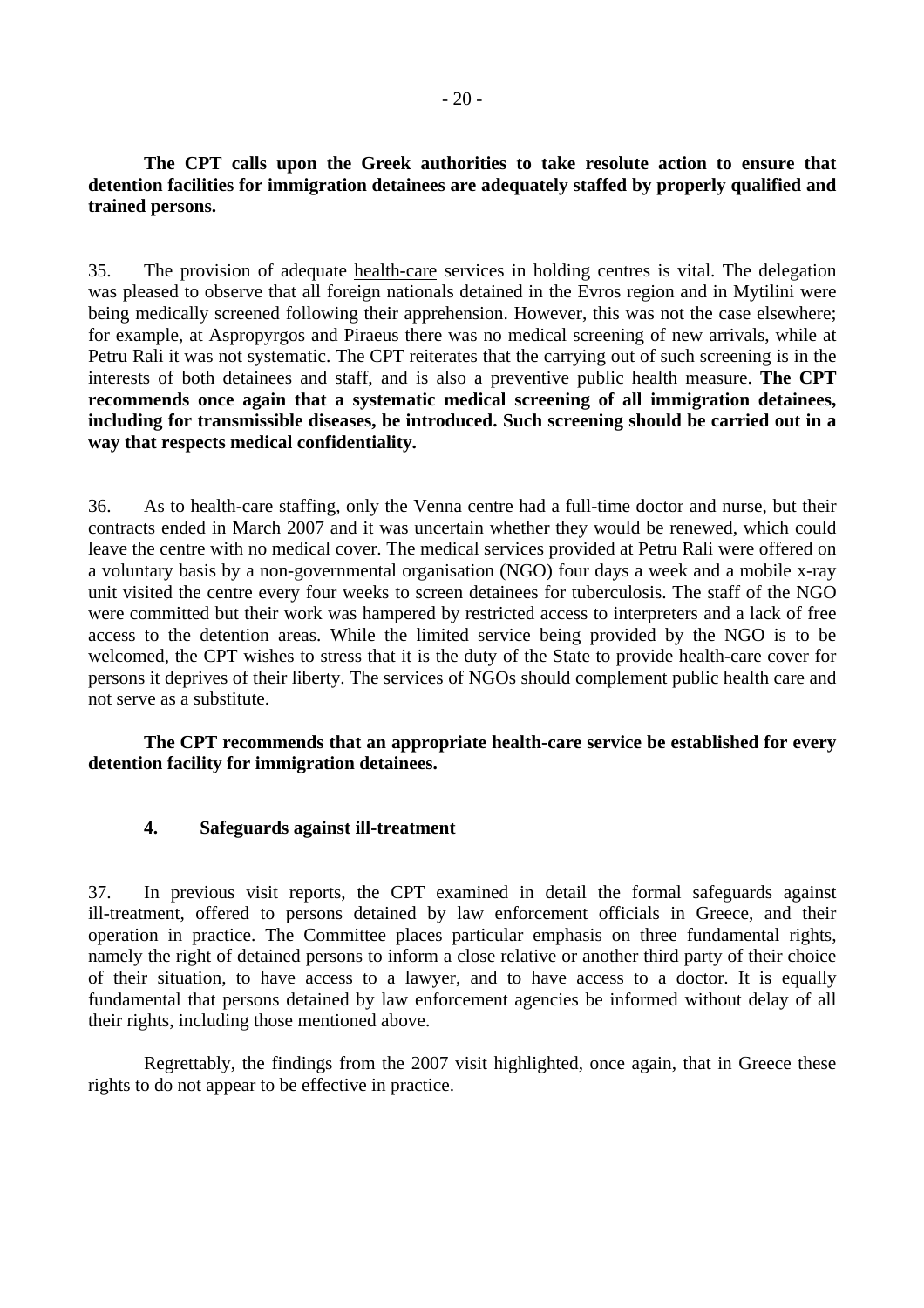38. In spite of the clear legal obligation in Greek law to grant access to a lawyer as from the outset of deprivation of liberty, the CPT's delegation heard claims from a number of detained persons that access to a lawyer had been delayed until the end of the preliminary investigation, some 24 hours or more after their apprehension. Others alleged that they met their lawyer for the first time when they went to court. Likewise, the delegation heard several allegations that persons had not been given the opportunity to notify a close relative or another third party of their detention.

## **The CPT calls upon the Greek authorities to take immediate steps to ensure that all persons deprived of their liberty by law enforcement officials have an effective right to notify a close relative or third party of their choice of their situation, and to have access to a lawyer, as from the very outset of their deprivation of liberty.**

39. The right of access to a doctor is guaranteed by law but, in the light of the information gathered by the delegation, it is clear that this right is not fully effective in practice.

 There is still no system in place whereby doctors visit police stations regularly to screen new arrivals or to enquire whether there are detainees with particular medical problems, and this despite the fact that persons are being kept for prolonged periods in cramped and unhygienic conditions. Further, a number of detained persons complained that they were denied access to a doctor by police officers, even after a specific request. This is not acceptable.

 By way of example, at Omonia Police Station the delegation met a man who stated he was experiencing breathing difficulties and had asked to see a doctor. Apparently, the request had been refused when the person in question stated that the respiratory problem stemmed from a kick to the stomach by one of the interrogating police officers. Following the intervention of the delegation, the detainee was escorted to hospital, examined and prescribed painkillers.

40. In these circumstances, the CPT finds it necessary to reiterate that requests to see a doctor must be promptly met; law enforcement officials should not seek to filter such requests. It should also be recalled that all medical examinations of persons in police custody should be conducted out of the hearing and, unless the doctor concerned requests otherwise in a specific case, out of the sight of police officers<sup>8</sup>, and that the results of every examination, as well as relevant statements by the detained person and the doctor's conclusions, should be formally recorded by the doctor and made available to the detainee and his/her lawyer. Further, medication should be provided free of charge to detained persons who do not have the resources to pay for it themselves.

**The CPT reiterates its recommendation that the Greek authorities review the existing arrangements concerning access to a doctor and the provision of health care for persons held in police stations, in the light of the above remarks.**

<span id="page-20-0"></span> $\frac{1}{8}$ 

Secure premises for such consultations should be provided where there is a concern by the police that the detained person might attempt to escape.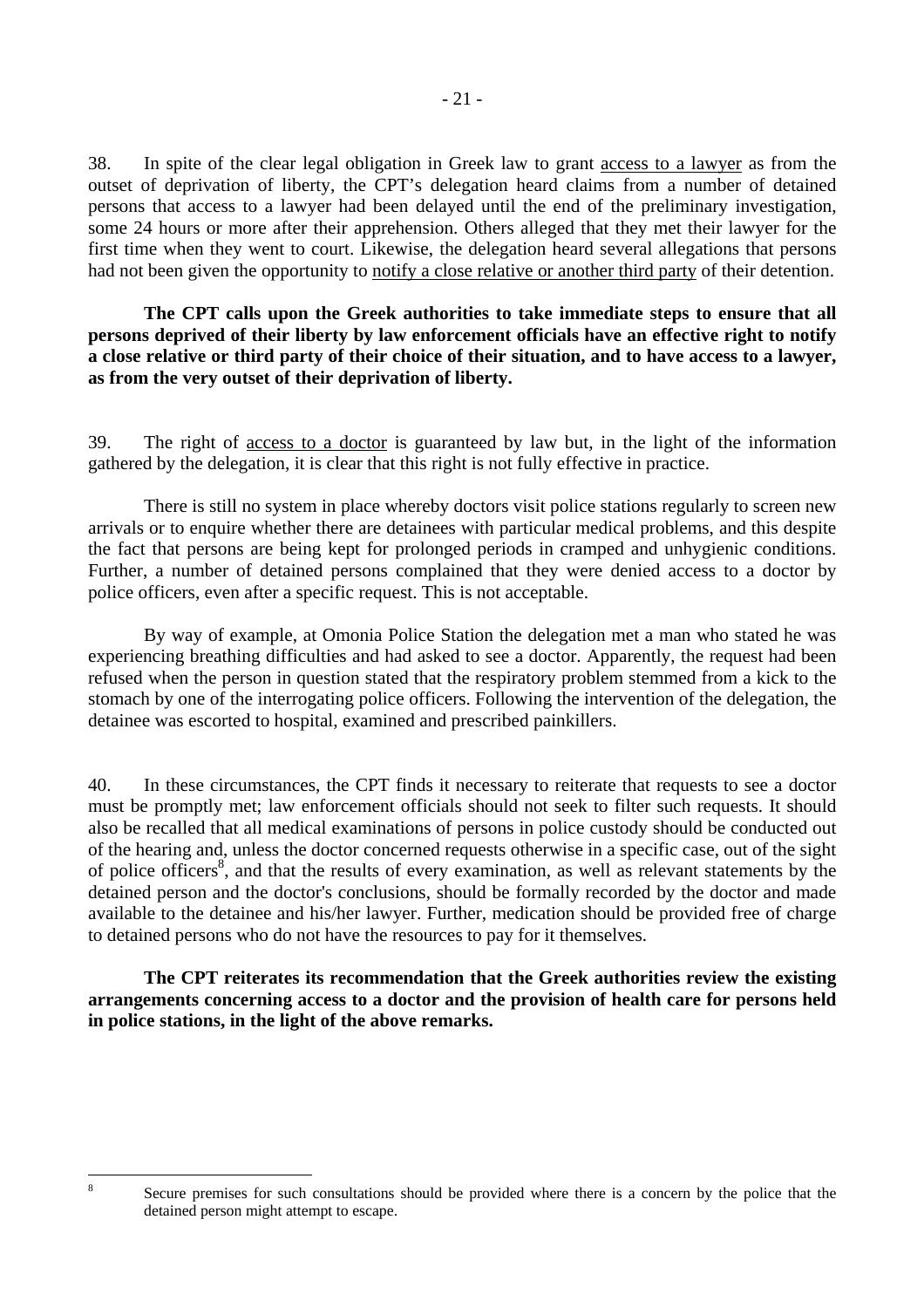41. The delegation also heard about the death in custody of an Iranian detainee in the cell area of Omonia Police Station, on 5 February 2007. He had apparently been suffering from drug withdrawal symptoms for several days. Persons met by the delegation in both Omonia and other holding centres in Attica claimed that this man had been screaming in pain and that, despite several requests to the officers on duty for a doctor to be called, no medical attention had been offered. The report on the post-mortem examination stated that the cause of death was peritonitis, secondary to a perforated duodenal ulcer. It is highly likely that the person in question suffered from extreme abdominal pain for a number of hours before he died; had a doctor been called promptly, at a minimum, such pain would have been mitigated. An investigation into the death is being carried out. **The CPT would like to receive the conclusions of the investigation concerning this death, including a copy of the autopsy report and information on any action taken.**

42. As was the case in 2005, many persons in police detention complained that they had not been informed about their rights. In the holding centres for aliens, similar allegations were made; where information sheets had been distributed, detainees stated that they were in a language they could not understand and their content had not been explained to them. **The CPT calls upon the Greek authorities to ensure that forms setting out the rights of persons brought into police custody are systematically provided to such persons, in the appropriate languages, at the very outset of their custody.** 

43. As regards custody records, the CPT reiterates that the introduction of an individualised custody record would not only reinforce the practical application of the fundamental safeguards afforded to persons in custody but would also facilitate the work of the police (see CPT/Inf (2006) 41, paragraph 43). Once again, the findings of the delegation in 2007 showed that the information kept in the existing registers tended to be superficial and, on occasion, incomplete or inexact.

 Moreover, in certain border guard stations such as Isaakio, Kiprinos, Neo Himoni and Neo Visa, staff did not always have access to relevant information pertaining to the persons in their charge and, in Neo Visa, they were not even aware of how many persons were in their care. Such a situation is not acceptable. **The CPT recommends that the Greek authorities take immediate steps to ensure proper custody records are kept in all places where persons are deprived of their liberty.** 

 **More generally, the CPT reiterates its recommendation that the Greek authorities develop and introduce an individualised custody record.**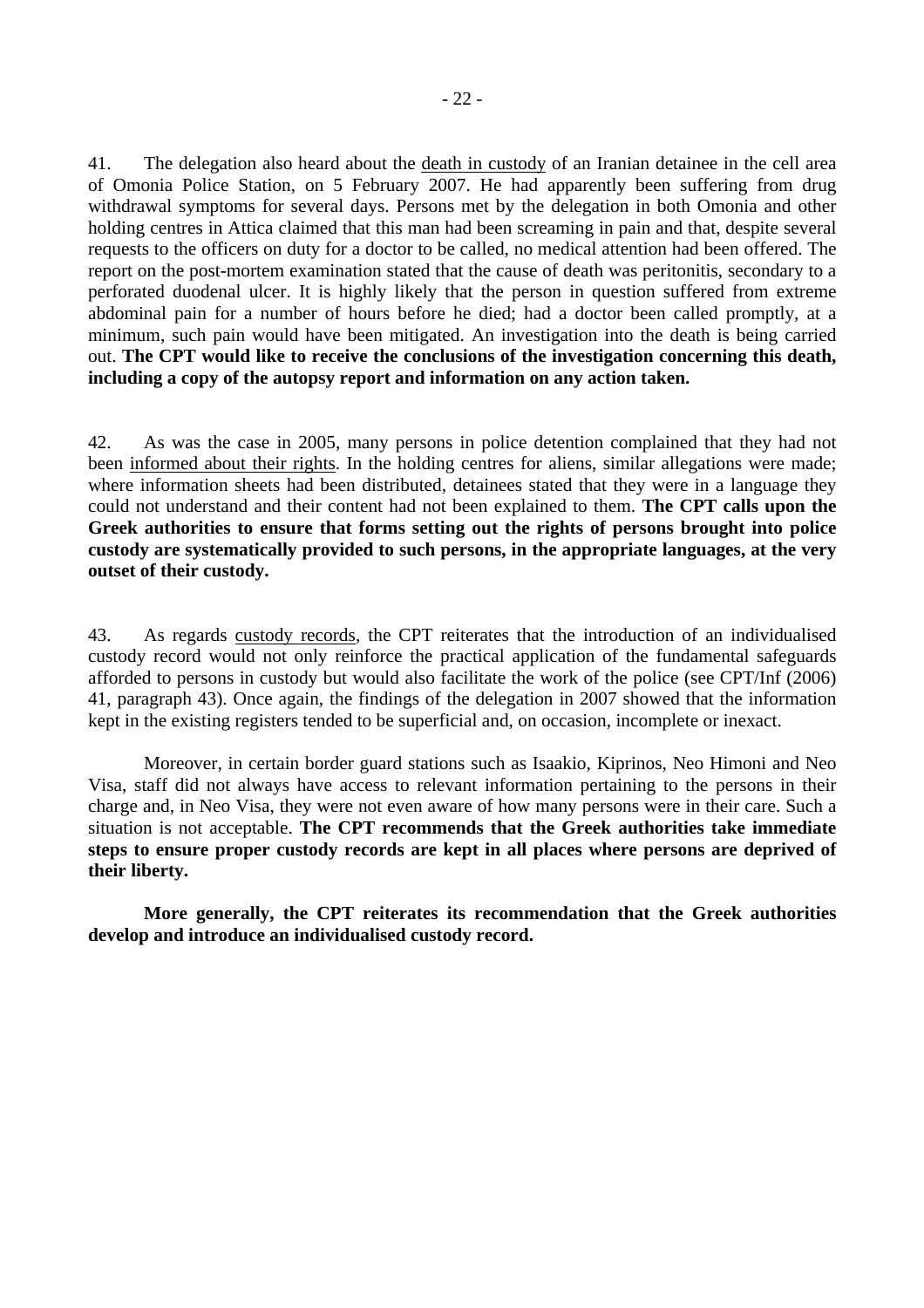44. The CPT has in the past emphasised that systems for the inspection of detention facilities of law enforcement agencies by an independent authority can make a significant contribution towards the prevention of ill-treatment of persons in custody and, more generally, towards ensuring satisfactory conditions of detention. To be fully effective, visits by such an authority should be both frequent and unannounced, and the authority concerned must be empowered to talk in private with detained persons.

 In discussions concerning this matter during the 2007 visit, the Ministry of Public Order indicated that the establishment of such an inspection process was under consideration. By letter of 5 July 2007, the Ministry of Public Order informed the CPT of an initiative to broaden the mandate of the Greek Ombudsman to carry out inspections of the detention areas of the Hellenic Police. **The CPT would like to receive further information on steps taken to pursue this initiative.**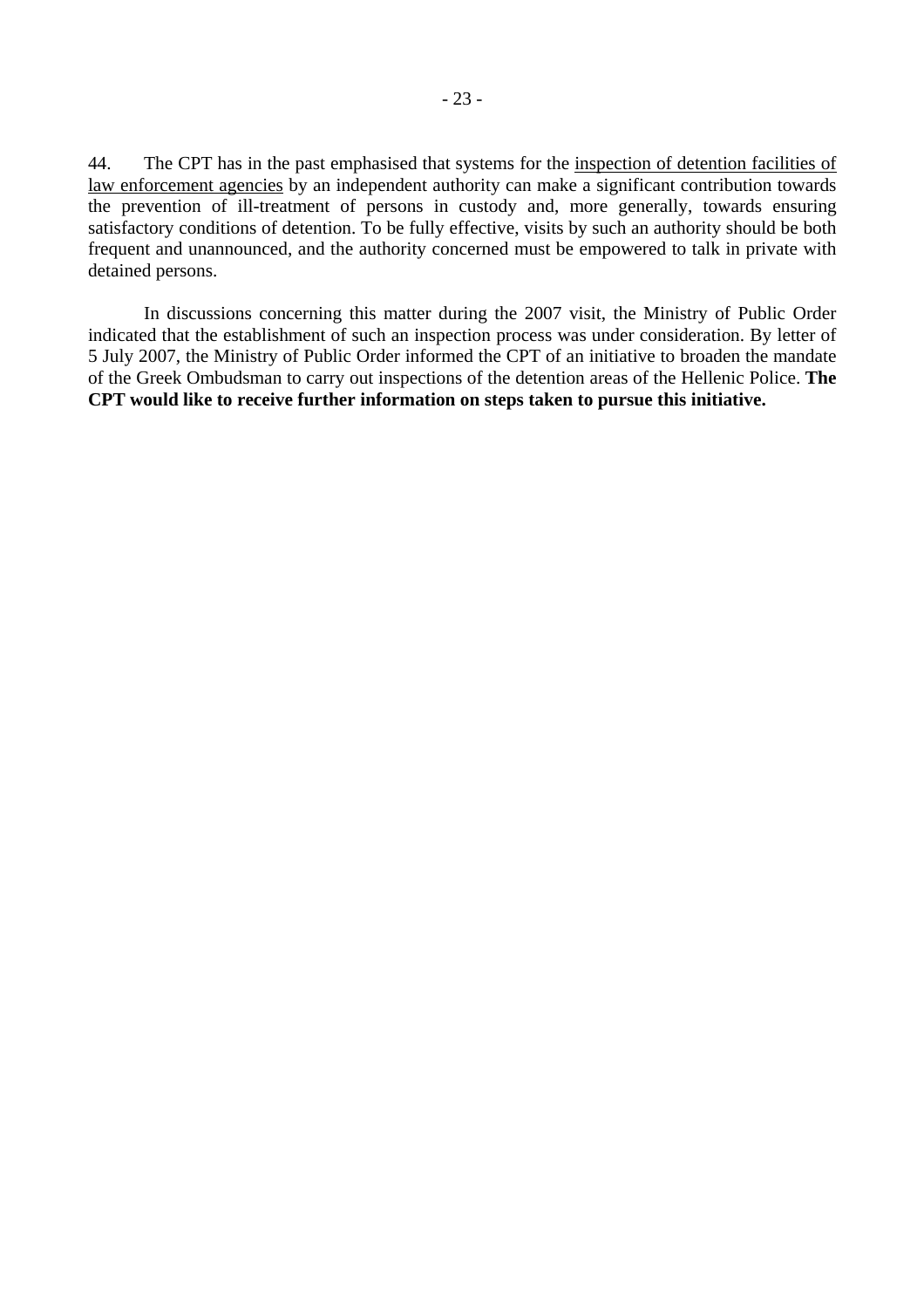## <span id="page-23-0"></span>**B. Prisons**

## **1. Preliminary remarks**

45. The high-level talks held with the Ministry of Justice provided an opportunity for an exchange of views on the challenges facing the prison system in Greece. It further enabled the CPT's delegation to emphasise the importance attached by the Committee to receiving a response, which addresses the various concerns and recommendations in a comprehensive manner. As this was not the case as regards the response to the report on the 2005 visit, it was difficult for the Committee to evaluate whether any progress was being made in tackling the considerable shortcomings noted in the report. The Ministry of Justice acknowledged this point and undertook to forward additional material to the Committee on those paragraphs of the report indicated by the delegation. The CPT looks forward to receiving this information.

 The delegation also informed the Ministry of Justice that its visit to Korydallos Men's Prison, in the course of the 2007 ad hoc visit, indicated that there had been no fundamental improvements since the 2005 periodic visit.

## **2. Ill-treatment**

46. During the 2007 visit, the delegation met a prisoner in the segregation unit opposite the C Wing of Korydallos Men's Prison, who explained that, after being found in possession of some drugs in the prison yard, he had been taken to a chief guard's office and strip-searched. Subsequently, he was handcuffed behind his back and allegedly punched and kicked in the head and body by four senior prison officers, while being questioned about drugs in the prison. The officers who had allegedly carried out the beating took him to see a doctor, at his request, whom the prisoner said measured his blood pressure and stated that there was nothing wrong with him; the medical files contained no notes in relation to this consultation. Four days later, when a medical member of the delegation examined the prisoner, injuries were observed $\delta$  which were consistent with his allegations of having been beaten.

47. Due to the necessity for this prisoner to receive medical attention, the Director of the Prison was informed about the allegations. He took immediate action to ensure that the prisoner was medically examined by the duty doctor, who noted the prisoner's allegations and referred the prisoner to hospital for an x-ray. The public prosecutor responsible for the Korydallos Prison Complex was summoned and he assured the delegation that a thorough investigation would be conducted into this case of alleged ill-treatment.

<span id="page-23-1"></span>9

Two purplish bruises behind the right ear (measuring 1.3 cm x 1.2 cm and 1 cm x 0.9 cm, respectively); a purple bruise behind the left ear (measuring 2.2 cm x 1.6 cm); two red bruises on the right mid-lower back (8.5 cm x 0.5 cm and 3.5 cm x 0.9 cm, respectively); and swelling and tenderness in relation to the left cheek bone (he was unable to open his mouth fully).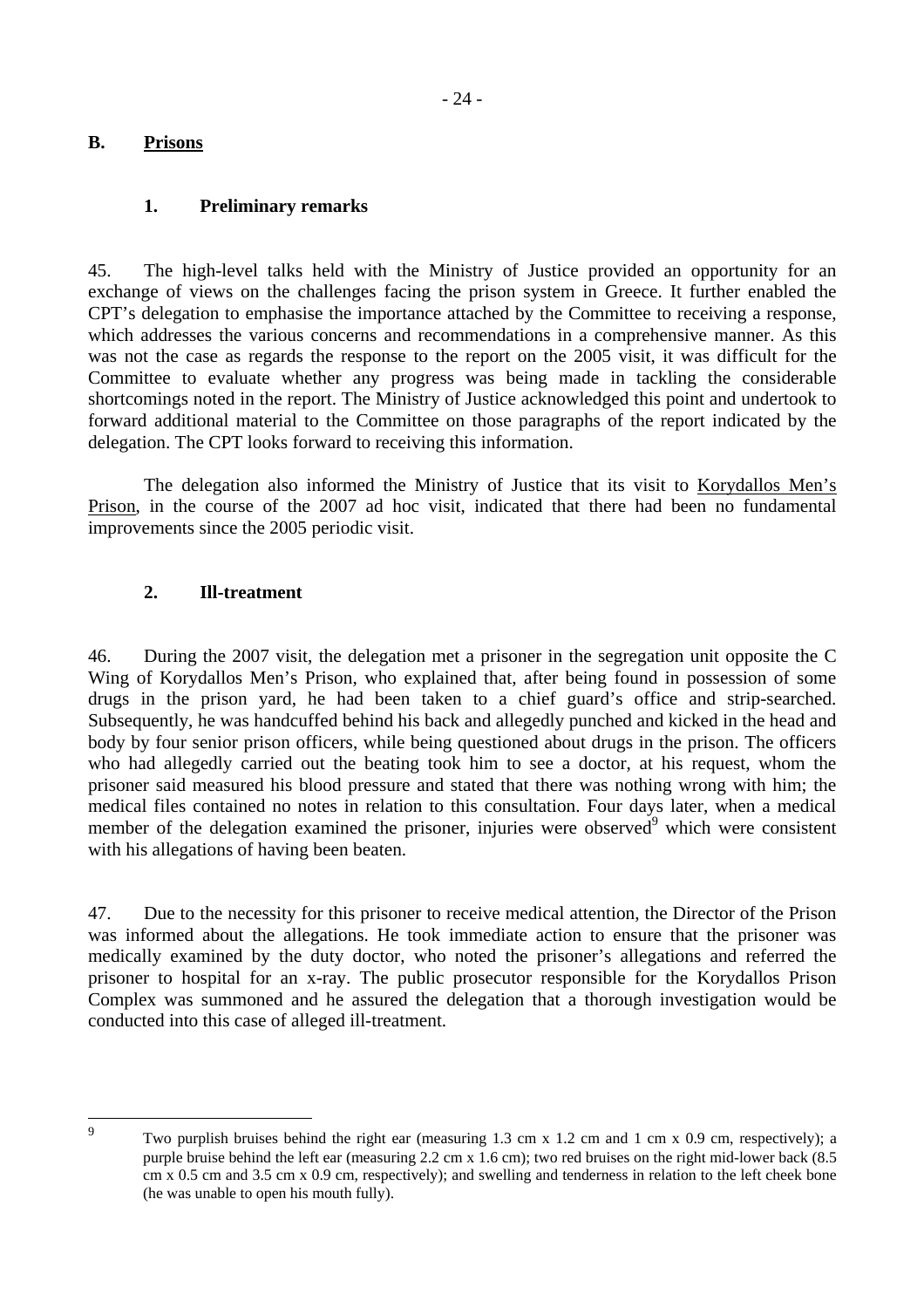<span id="page-24-0"></span> **The CPT would like to be informed of the results of the investigation. More generally, the CPT recommends that the Greek authorities deliver the clear message to staff at Korydallos Men's Prison that physical ill-treatment of prisoners is not acceptable and will be the subject of severe sanctions.** 

48. In this context, the CPT would like to recall that an effective means of preventing illtreatment by prison officials lies in the diligent examination by the competent authorities of all complaints of such treatment brought before them and, where evidence of wrongdoing emerges, the imposition of appropriate disciplinary and/or criminal penalties. This will have a very strong deterrent effect. Conversely, if the relevant authorities do not take effective action upon complaints referred to them, those minded to ill-treat persons deprived of their liberty will quickly come to believe that they can act with impunity. Such a concern lay behind the Committee's misgivings in respect of the inadequate measures taken against a senior prison officer at Korydallos Women's Prison, following allegations of ill-treatment of women inmates by this officer (see Appendix II and CPT/Inf (2006) 41, paragraph 80).

## **3. Conditions of detention**

49. The material conditions in Korydallos Men's Prison remained largely the same as those observed in 2005<sup>10</sup>. The overcrowding remained very high, with a population of 2,043 at the time of the visit for an official capacity of 640.

 The measures outlined in the Greek authorities' response as regards this issue refer generally to the ongoing prison-building programme, to regulations on extending alternatives to imprisonment and on conditional release, and to a better use of existing prison capacity. However, no specific information or timetable was provided on how the conditions in Korydallos Men's Prison or any other prison visited in 2005 would be improved. There has been no noticeable development in the intervening period, three or even four prisoners placed in cells originally designed for single occupancy. **The CPT recommends that the Greek authorities take concrete steps to reduce the overcrowding in Korydallos Men's Prison and to improve the material conditions.** 

50. As to activities for prisoners, the response of the Greek authorities to the report on the 2005 visit provided only general information on the provision of vocational, educational and cultural activities, and it was not possible to discern the impact such measures had on the prisons visited by the CPT's delegation. Moreover, in the course of the 2007 visit, the delegation heard the same complaints about the lack of purposeful activities as those made during the  $2005$  visit<sup>11</sup>. Further, no individual sentence plans were being drawn up for prisoners.

 **The CPT recommends that greater efforts be invested to improve substantially the programme of activities on offer to prisoners at Korydallos Men's Prison.** 

<span id="page-24-1"></span> $10<sup>10</sup>$ <sup>10</sup> See CPT/Inf (2006) 41, paragraphs 85 and 97.

<span id="page-24-2"></span>See CPT/Inf (2006) 41, paragraphs 99 and 100.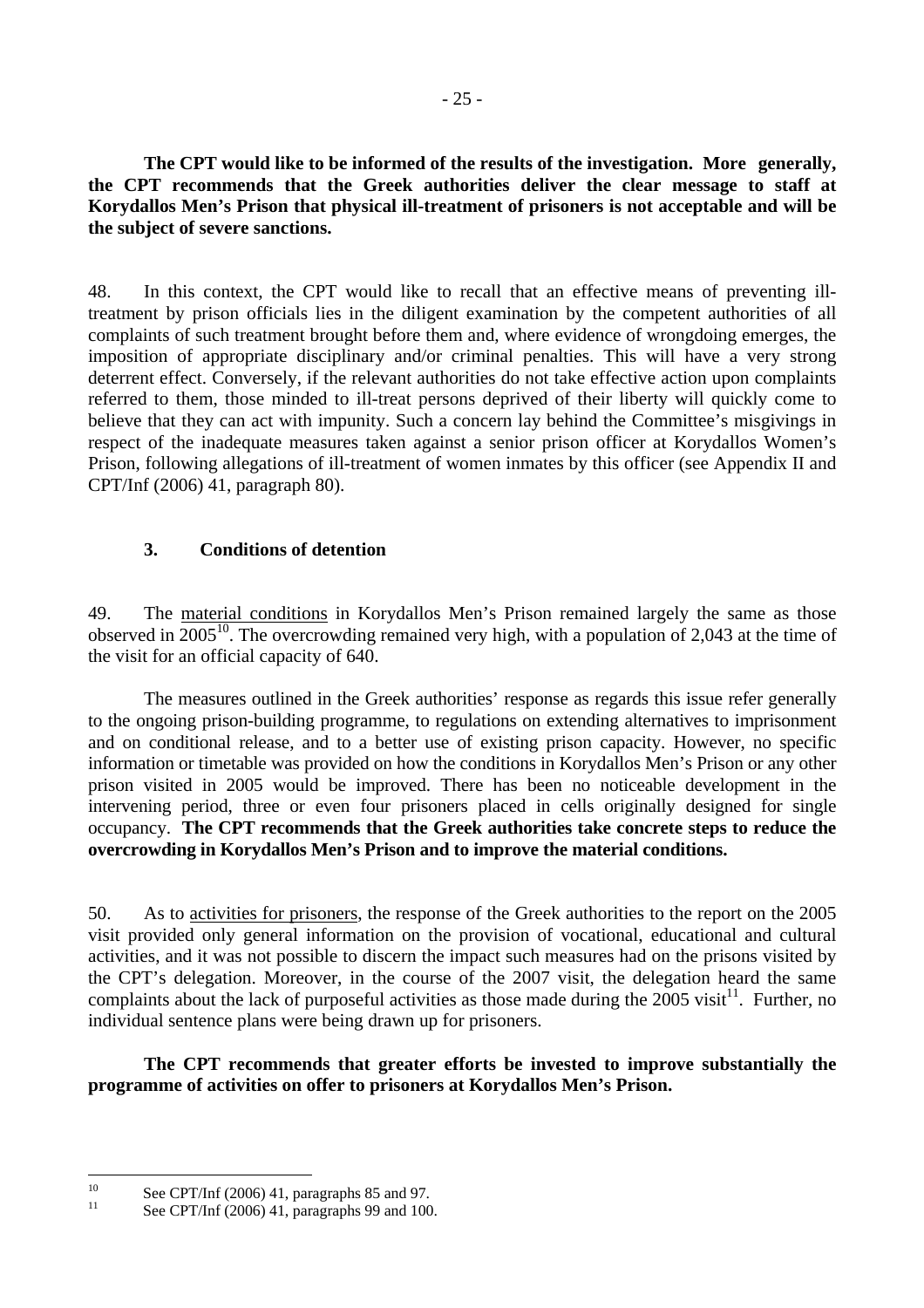#### <span id="page-25-0"></span>**4. Health-care services**

51. The findings of the delegation during the 2007 ad hoc visit illustrate all too clearly that the health-care service at Korydallos Men's Prison remains unacceptable. It would appear that previous recommendations by the CPT concerning issues such as staffing, medical screening upon admission, medical confidentiality and health-care policy concerning drug abuse have not been implemented by the Greek authorities. The response by the Ministry of Justice on this matter refers merely to various provisions of the law. The CPT makes recommendations in the light of the actual situation as observed by its delegations, not the notional situation as described in legal provisions.

 **The CPT calls upon the Greek authorities to urgently re-examine the general state of health-care services in prison establishments, in order that they might be compliant with the provisions of the law. Further, increased efforts must be made to hire additional qualified health-care staff.** 

52. Primary health-care resources at Korydallos Men's Prison remain totally inadequate for a prison of such a size. There have been no improvements since the 2005 visit. Prisoners are still effectively running the health-care centre; they organise the prison health-care record system, dispense and distribute medication and provide administrative support to the visiting medical staff. This is not acceptable. For example, the dispensing of medication should only be carried out by a properly qualified pharmaceutical dispenser under the supervision of a pharmacist.

 The provision of adequate staffing levels of qualified health-care staff is a prerequisite for implementing a proper health-care strategy in prison, capable of catering to the specific medical needs present within a prison population. Ideally, such staffing levels should to be equivalent to roughly one medical doctor for 300 prisoners and one qualified nurse for 50 prisoners. **The CPT calls upon the Greek authorities to take immediate steps to recruit, at Korydallos Men's Prison, the equivalent of at least two full-time general practitioners and four additional qualified nurses, one of whom should be a qualified mental-health nurse. Thereafter, the health-care staff should be progressively increased until the appropriate levels are attained.** 

53. The CPT has stressed that it is indispensable to medically screen prisoners on admission, in particular in the interests of preventing the spread of transmissible diseases, suicide prevention and the timely recording of any injuries<sup>12</sup>. Yet, medical screening was still not being carried out promptly on all new arrivals at Korydallos Men's Prison<sup>13</sup>. **The CPT reiterates its recommendation that every newly arrived prisoner be properly interviewed and physically examined by a medical doctor as soon as possible after admission. Save for exceptional circumstances, that interview/examination should be carried out on the day of admission. Such medical screening could also be performed by a fully qualified nurse reporting to a doctor.** 

<span id="page-25-1"></span> $12<sup>12</sup>$  $12$  See CPT/Inf (2006) 41, paragraphs 108 and 109.

<span id="page-25-2"></span><sup>13</sup> For example, a prisoner who arrived on 17 January 2007 had still not been seen by a doctor at the time of the delegation's visit, on 24 February 2007.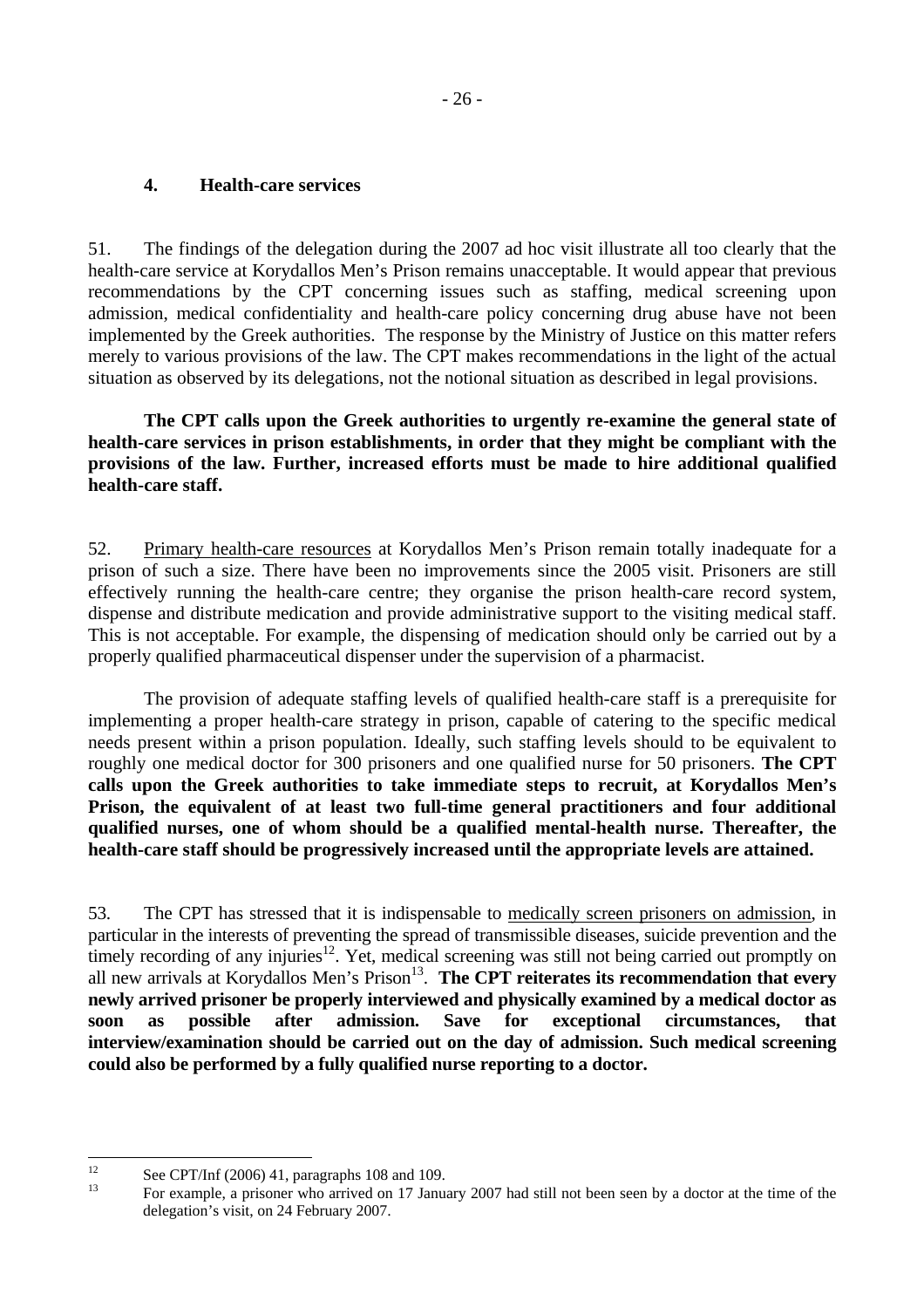<span id="page-26-0"></span>54. The delegation noted that in principle every prisoner should have an individual comprehensive medical record at Korydallos Men's Prison. However, in practice doctors and visiting specialists would record their findings in the daily logbook or in one of the seven specialist registers, which meant that it was very difficult to compile a complete picture of an inmate's state of health.

 As to medical confidentiality, prison officers and other prisoners continued to be present at medical consultations with inmates and to have access to medical files; consequently, there was no confidentiality of medical data.

 **The CPT recommends once again that the Greek authorities take the necessary measures to ensure that individual medical records are systematically and comprehensively completed, and that medical confidentiality is guaranteed in accordance with the law.** 

## **5. Other issues related to the CPT's mandate**

55. The report on the 2005 visit stressed the need for the Greek authorities to ensure adequate staffing levels in all prisons and for relevant initial and in-service training courses to be developed and offered to all prison officers<sup>14</sup>. In 2007, the delegation observed that the number of staff at Korydallos Men's Prison remained insufficient, despite the recent recruitment of 50 trainee prison officers. For example, there was only one prison officer on duty for 446 prisoners on C Wing and three officers on duty for similar numbers on D Wing, at the time of the visit.

 Even the proposed complement of four prison officers and a supervisor per wing during the morning and afternoon shifts, when prisoners are mostly out of their cells, is totally inadequate. In such circumstances, it is impossible for staff to provide proper supervision or control, let alone appropriate care, for all prisoners at all times. **The CPT calls upon the Greek authorities to review the current staffing levels at Korydallos Men's Prison.**

56. The delegation noted that the 26 vulnerable prisoners previously placed in the segregation unit opposite D Wing had been transferred to two dormitories on E Wing on 12 February 2007, where the conditions were better and each inmate had his own bed. The segregation unit had now been repainted but its future function, like that of the newly painted five-cell segregation unit next to E Wing, seemed uncertain. **The CPT would like to be informed as to the future purpose of these two units.** 

<span id="page-26-1"></span> $14$ See CPT/Inf (2006) 41, paragraphs 123 to 125.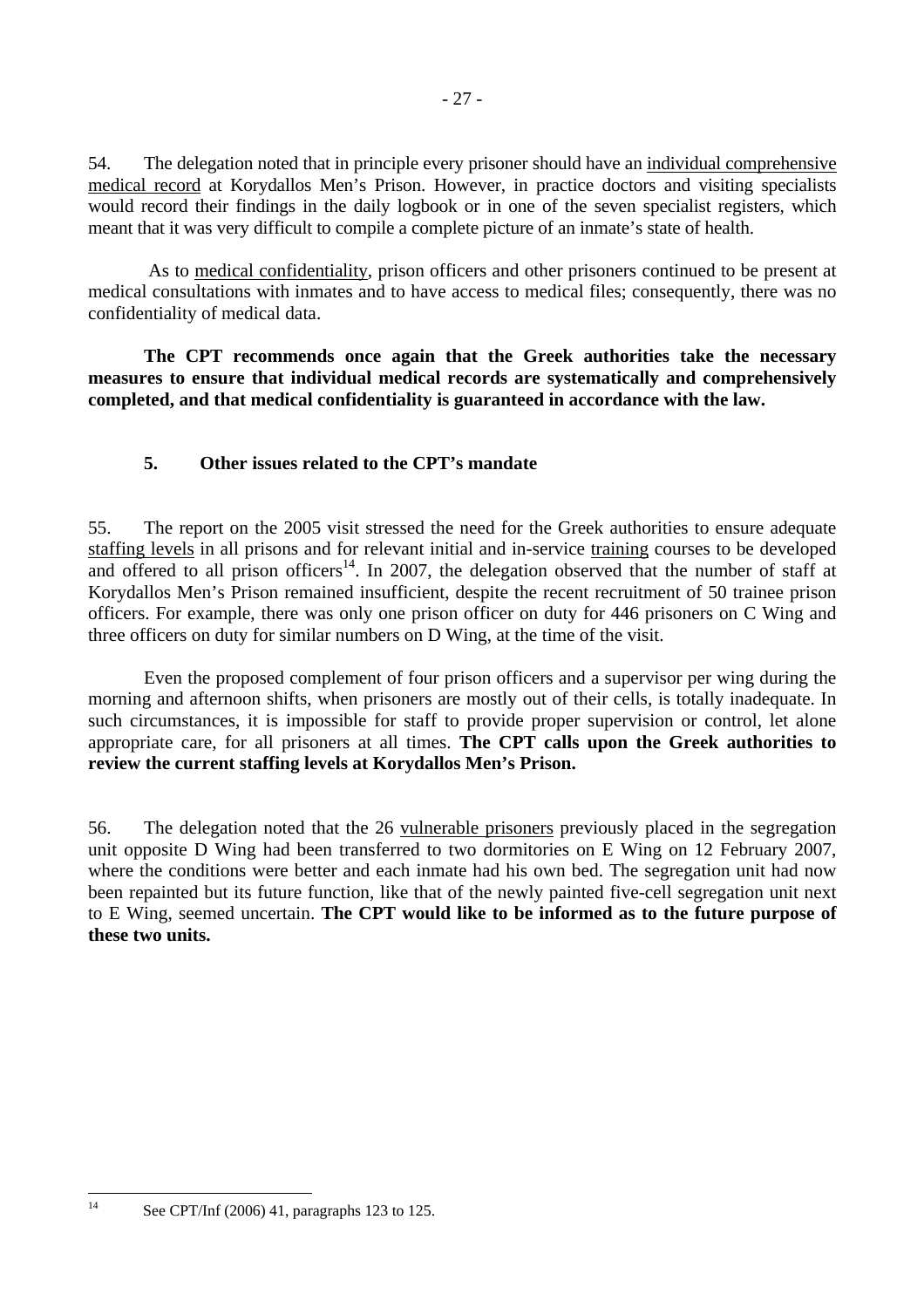Persons undergoing a disciplinary sanction of up to 10 days of isolation were placed in the nine-cell unit opposite C Wing. The cells (6m²) contained a metal bed fixed to the floor, a basin and a floor-level toilet with an overhead tap; a mattress and two blankets were provided but no sheets or towels. Prisoners serving a disciplinary sanction were not permitted to shower. At the time of the visit, only one prisoner was being accommodated in the unit for disciplinary reasons; he was not allowed any reading materials and he was not offered the possibility of any outdoor exercise. **The CPT calls upon the Greek authorities to ensure that all prisoners undergoing disciplinary punishment are offered at least one hour of outdoor exercise per day. Further, such prisoners should be provided with reading materials, if they so desire, and should be offered a shower at least once a week (more frequently if the circumstances warrant, taking into account the**  European Prison Rules<sup>15</sup>).

57. As for prison inspections, the CPT remains of the view that the supervision exercised by the Monitoring and Control Body (internal prison inspectorate), which reports directly to the Secretary General of the Ministry of Justice, should be supplemented by that of other bodies<sup>16</sup>. At a minimum, there should be the possibility for an independent body, such as the Ombudsman's Office, to carry out prison visits. **The CPT recommends that the Greek authorities give due consideration to this matter, taking into account the remarks made by the Committee in its previous reports.** 

<span id="page-27-0"></span> $15$ See Section 19.4 of the revised European Prison Rules (Recommendation Rec(2006)2 of the Council of Europe's Committee of Ministers to Member States).<br>
See CPT/Inf (2006) 41, paragraph 132 and CPT/Inf (2001) 18, Part 1, paragraph 186.

<span id="page-27-1"></span>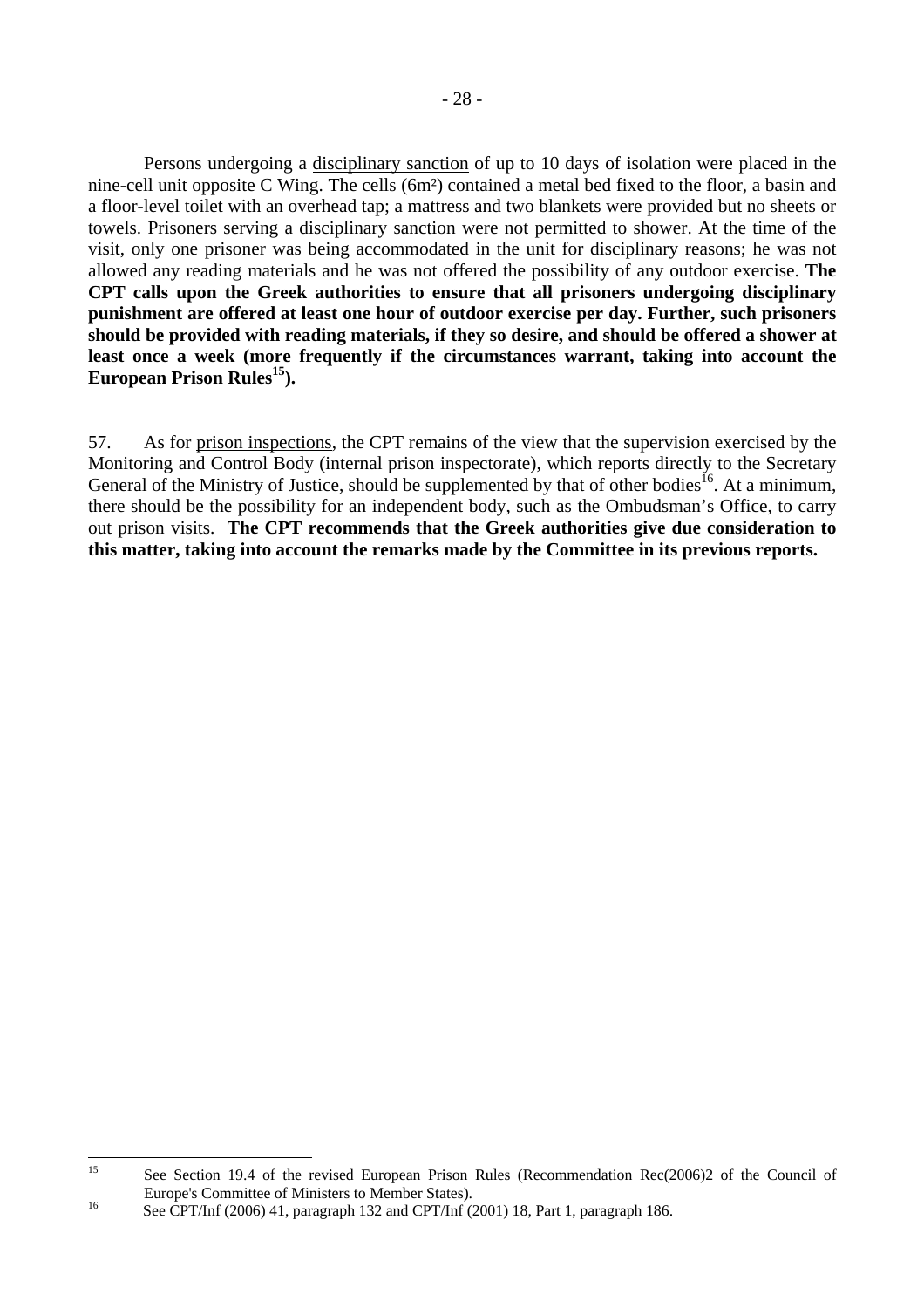#### <span id="page-28-0"></span>**C. Concluding remarks**

58. The CPT has already expressed its appreciation of the constructive consultations held by its delegation, in the course of the visit, with senior officials from the ministries concerned (see paragraph 6). However, although the relevant authorities declared their commitment to enhance cooperation with the Committee, the delegation was concerned by the lack of concrete undertakings to improve the situation of persons deprived of their liberty, in the light of the recommendations made in previous visit reports. For example, the organisation of the health-care services remains precarious, raising serious concerns about both access to care, and the treatment provided, for persons deprived of their liberty; it also has adverse consequences for the prevention of ill-treatment.

The CPT's reports have consistently highlighted that persons deprived of their liberty by law enforcement officials in Greece run a real risk of being ill-treated. The findings of the 2007 visit confirm this risk. However, it would appear that, despite the repeated recommendations of the Committee, the Greek authorities have not afforded this matter the serious attention it merits; consequently, the limited measures reportedly taken to prevent ill-treatment and combat impunity have not proved effective. Moreover, senior representatives of the Ministry of Public Order continue to doubt the reliability of the CPT's findings and view any allegations of ill-treatment as either isolated cases or fabricated stories. Until the Ministry of Public Order recognises the seriousness of the risk of ill-treatment to persons apprehended by law enforcement officials, it will not be possible to effectively combat this phenomenon in Greece.

 Further, it is essential that the Greek authorities ensure the necessary co-ordination and consultation among the ministries concerned in relation to issues raised by the CPT. For example, it is not for the CPT to address individually the Ministries of Health, Interior and Public Order in respect of the conditions of detention in holding centres for aliens. A more co-ordinated approach to the matters raised in the CPT's reports will certainly facilitate the dialogue between the Committee and the Greek authorities (see paragraph 8). Likewise, it is important that the Greek authorities ensure that the responses provided in respect of the visit reports address the issues raised in a concrete and comprehensive manner, providing specific answers to the recommendations made.

 The CPT trusts that vigorous steps will be taken by the Greek authorities to implement the recommendations made in the present report. The Committee will follow closely future developments and the concrete action taken by the Greek authorities in the immediate future, while keeping under review the possibility of initiating the procedure under Article 10, paragraph 2, of the Convention.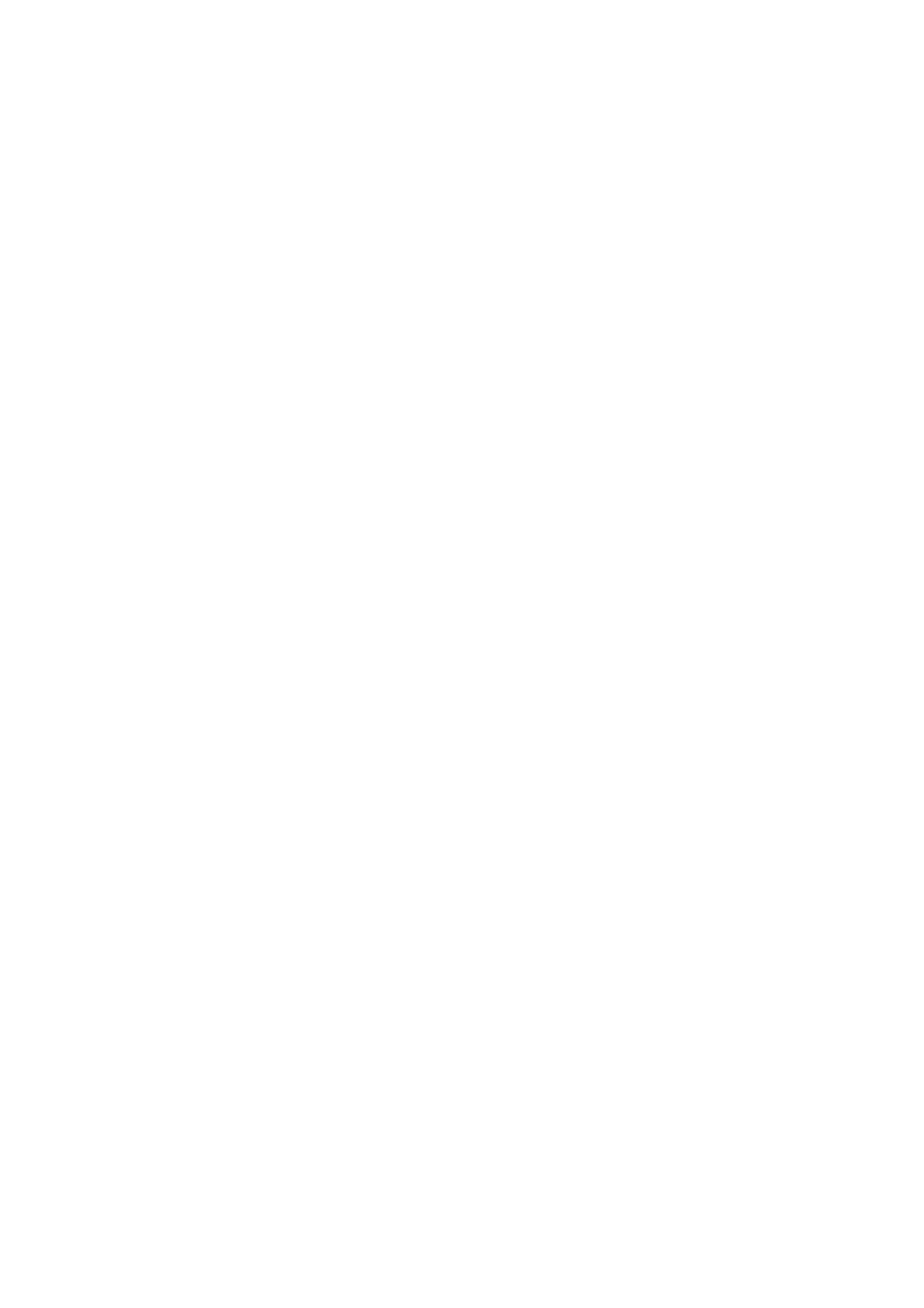## - 31 -

## **APPENDIX I**

## <span id="page-30-0"></span>**LIST OF THE CPT'S RECOMMENDATIONS, COMMENTS AND REQUESTS FOR INFORMATION**

## **Cooperation between the CPT and the Greek authorities**

#### comments

- the Greek authorities should take the necessary steps to ensure that all law enforcement officials are fully aware of the obligations of the Parties to the Convention (paragraph 7).

#### requests for information

- comments of the Greek authorities on establishing appropriate structures for ensuring an ongoing and more effective dialogue with the CPT (paragraph 8).

## **Law enforcement agencies**

## **Torture and other forms of ill-treatment**

## recommendations

- the Greek authorities to strenuously reiterate the message of zero tolerance of ill-treatment of detained persons and to reinforce it with a statement at the appropriate political level (paragraph 16);
- a comprehensive protocol regulating deportations, in particular as regards the use of coercive measures, to be drawn up (paragraph 16);
- whenever persons brought before a prosecutor or judge allege ill-treatment by law enforcement officials, the prosecutor/judge should record the allegations in writing, order immediately a forensic medical examination and take the necessary steps to ensure that the allegations are properly investigated. Such an approach should be followed whether or not the person concerned bears visible external injuries. Even in the absence of an express allegation of ill-treatment, the prosecutor/judge should request a forensic medical examination whenever there are other grounds to believe that a person brought before him could have been the victim of ill-treatment. If necessary, the relevant legal provisions should be amended (paragraph 17);
- the Greek authorities to take appropriate steps to ensure that threats and intimidation by the police never impede access to medical care (paragraph 18);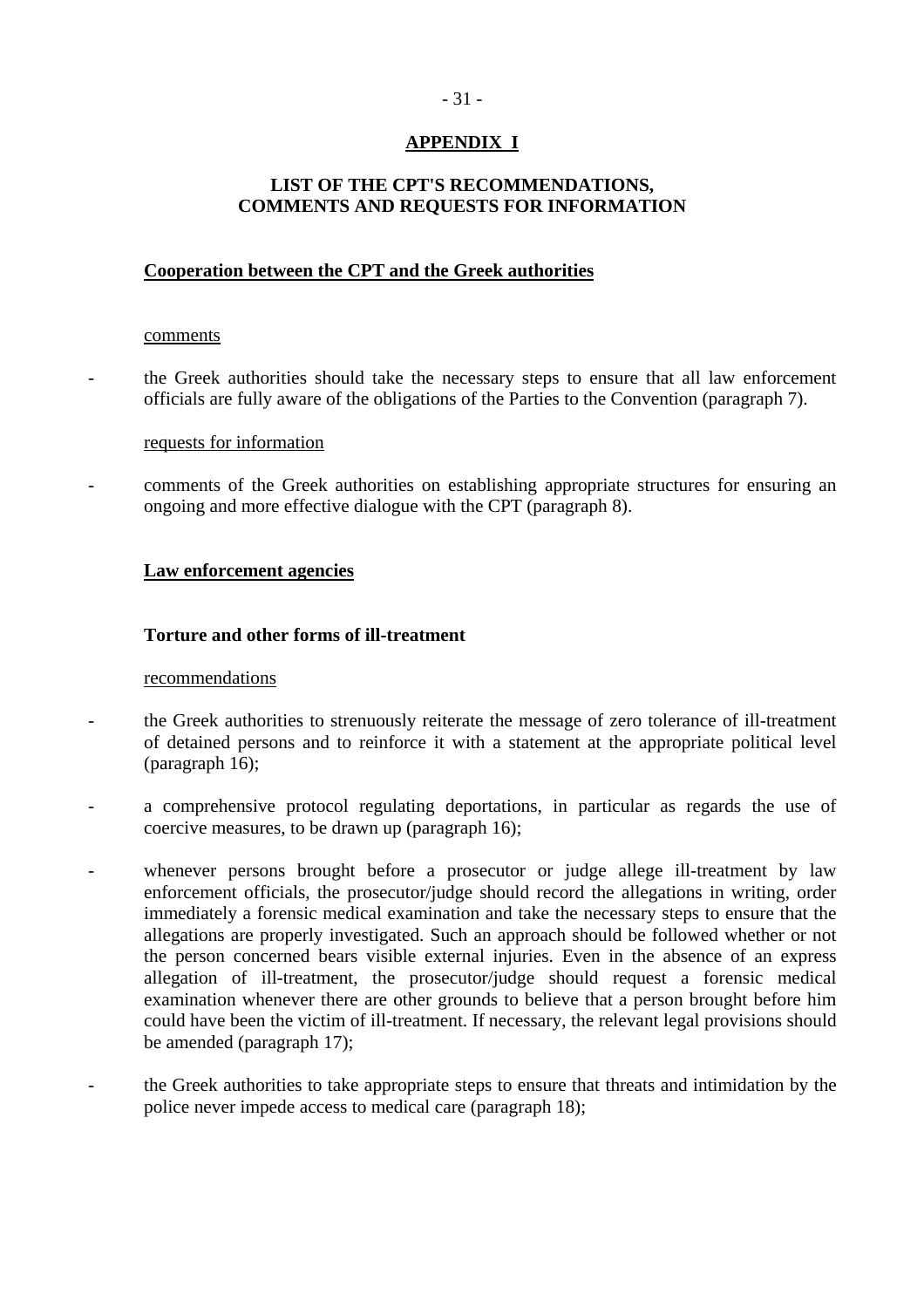injuries observed in the course of medical examinations should be recorded together with the relevant statements of the detainee. Whenever injuries are recorded by a doctor which are consistent with allegations of ill-treatment, this information should be systematically brought to the attention of the relevant prosecutor, who should order immediately a forensic medical examination (paragraph 19).

#### requests for information

- the outcome of the investigation into the case of alleged ill-treatment at Petru Rali Alien detention facility referred to in paragraph 14 (paragraph 14);
- concrete information on the functioning of the forensic medical services in Greece, in the light of the remarks in paragraph 20 (paragraph 20).

## **Conditions of detention**

## *police and border guard stations*

#### recommendations

- the Greek authorities to take determined action to implement the recommendations outlined in paragraph 25 in respect of the places visited and, as necessary, other places of detention (paragraph 25);
- the situation as regards cell occupancy rates, lighting and ventilation to be reviewed, in the light of the remarks made in paragraphs 22 to 25 (paragraph 25);
- the Greek authorities to comply with the CPT's longstanding recommendation that all persons detained overnight to be provided with a bed or plinth, and a clean mattress and clean blankets (and bed sheets during summer months). This implies that arrangements should be made to have mattresses and blankets cleaned at appropriate intervals (paragraph 25);
- cells to be equipped with a means of rest (e.g. a chair or bench) and to be kept in a satisfactory state of repair and in a clean and hygienic condition (paragraph 25);
- firm instructions to be issued to ensure that sanitary facilities used by detained persons are kept in a reasonable state of cleanliness, and that such persons have ready access to a proper toilet facility at all times. Detained persons should also be in a position to wash and, in appropriate circumstances, to change their clothes and take a shower; persons detained overnight should also be provided with toiletries (e.g. soap and towel, toothpaste, etc.) (paragraph 25);
- all persons detained for 24 hours or longer to be offered the opportunity of outdoor exercise every day (paragraph 25);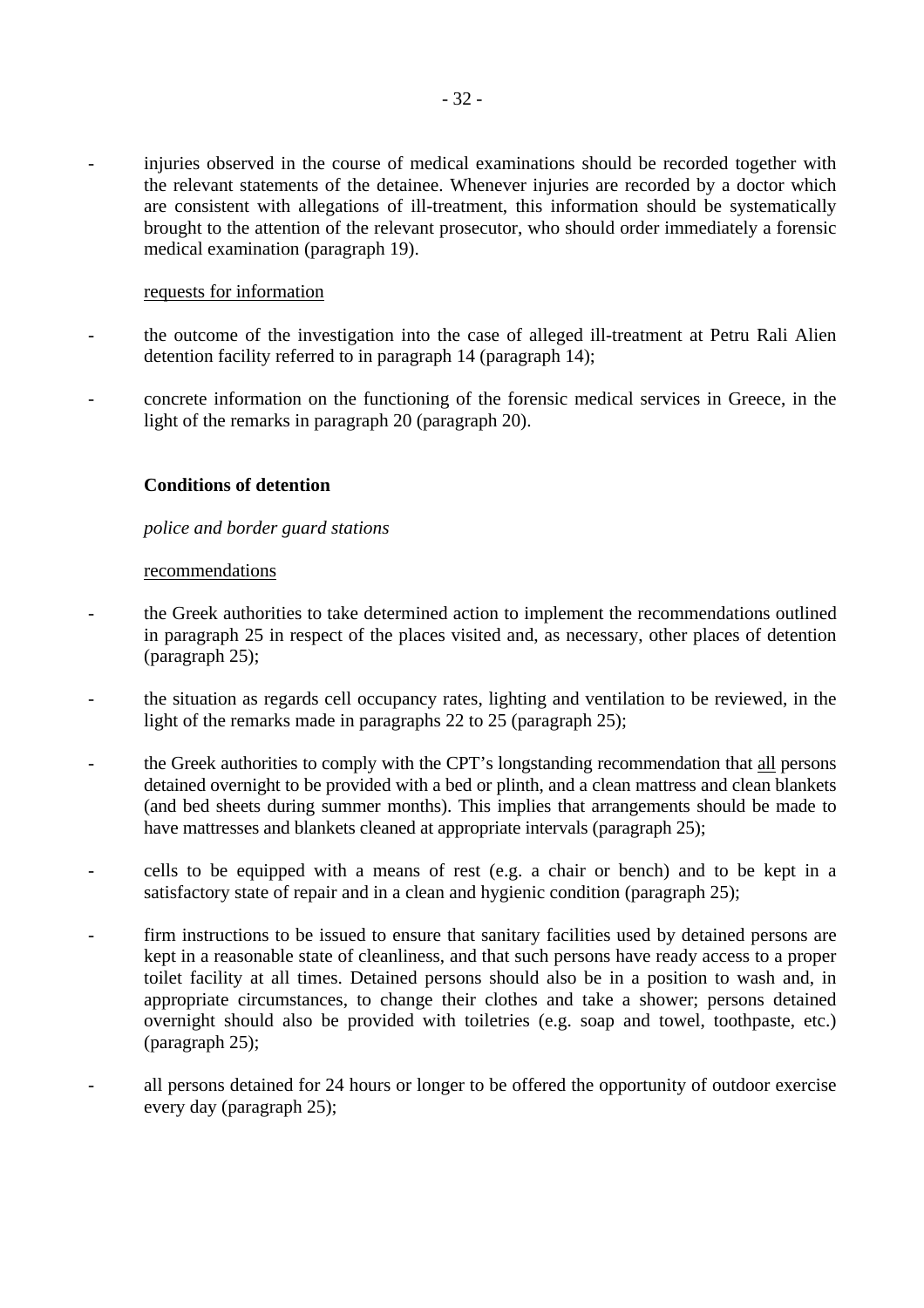the Greek authorities to take immediate steps to bring to an end the practice of holding persons, in particular immigration detainees, for prolonged periods in ordinary law enforcement detention facilities; they should be accommodated in centres specifically designed for such use, taking due account of the criteria repeatedly advanced by the CPT (paragraph 25).

## *holding facilities for aliens*

## recommendations

with respect to all the centres visited:

- repair work to be carried out immediately so that: all centres have functioning toilet and shower facilities with a constant supply of water, at an appropriate temperature; appropriate artificial lighting is installed, and access to natural light and ventilation improved.
- all detainees to be allocated a bed/plinth and provided with a clean mattress and clean bedding;
- occupancy rates to be revised so as to offer a minimum of 4m² of space per detainee;
- all detainees to be provided with the necessary products and equipment to keep their accommodation clean, as well as with products for personal hygiene (i.e. toilet paper, soap, toothpaste, toothbrush, etc.);
- all detainees to have unimpeded access to toilet facilities;
- all detainees to be allowed to spend a large proportion of the day outside their cells and have at least one hour of outdoor exercise a day (paragraph 32).
- the Greek authorities to take the necessary steps to provide an appropriate range of activities for persons detained in holding facilties for aliens (paragraph 33);
- the Greek authorities to take resolute action to ensure that detention facilities for immigration detainees are adequately staffed by properly qualified and trained persons (paragraph 34);
- a systematic medical screening of all immigration detainees, including for transmissible diseases, to be introduced. Such screening should be carried out in a way that respects medical confidentiality (paragraph 35);
- an appropriate health-care service to be established for every detention facility for immigration detainees (paragraph 36).

## **Safeguards against ill-treatment**

#### recommendations

- the Greek authorities to take immediate steps to ensure that all persons deprived of their liberty by law enforcement officials have an effective right to notify a close relative or third party of their choice of their situation, and to have access to a lawyer, as from the very outset of their deprivation of liberty (paragraph 38);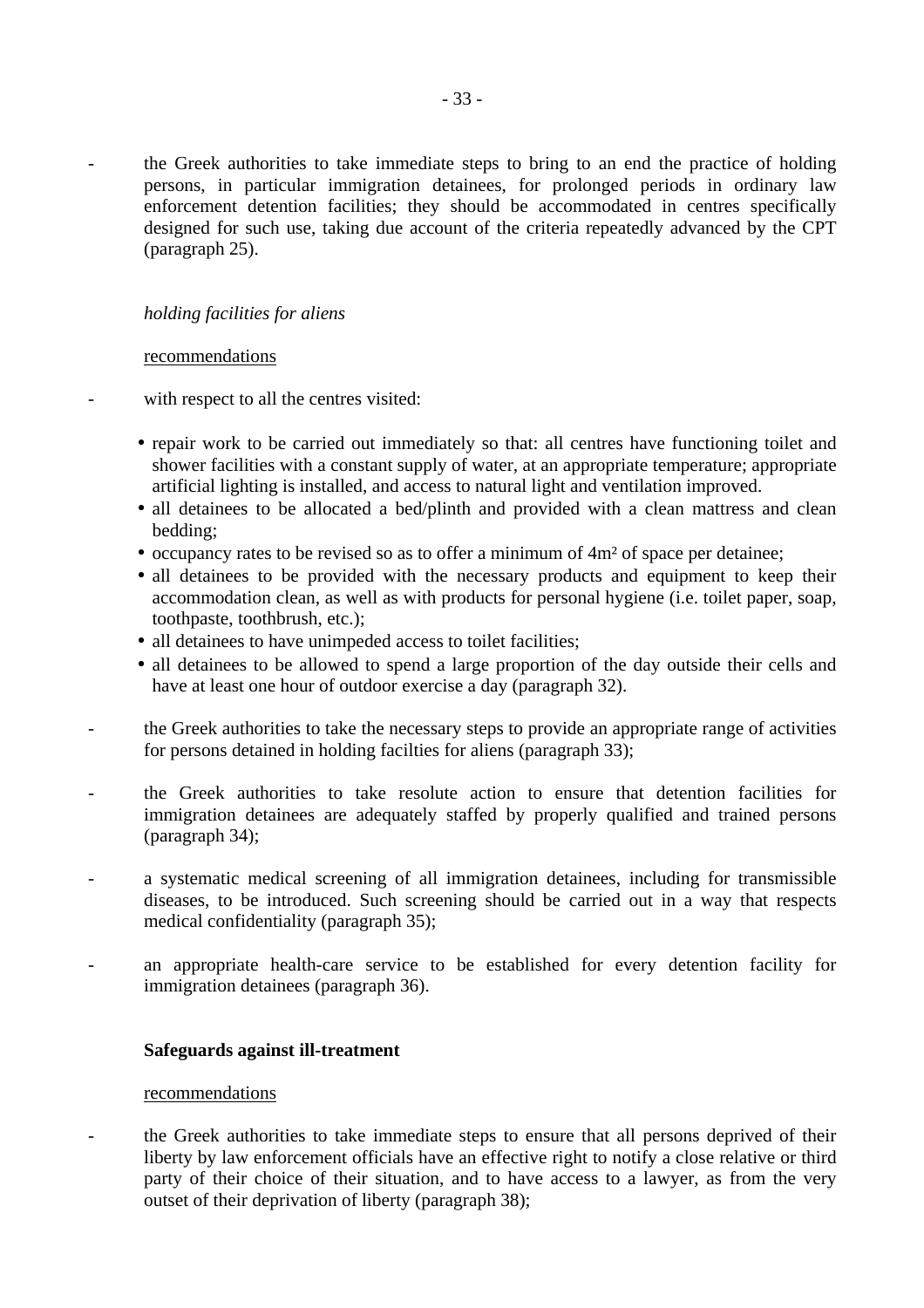- the Greek authorities to review the existing arrangements concerning access to a doctor and the provision of health care for persons held in police stations, in the light of the remarks made in paragraphs 39 and 40 (paragraph 40);
- the Greek authorities to ensure that forms setting out the rights of persons brought into police custody be systematically provided to such persons, in the appropriate languages, at the very outset of their custody (paragraph 42);
- the Greek authorities to take immediate steps to ensure proper custody records are kept in all places where persons are deprived of their liberty (paragraph 43);
- the Greek authorities to develop and introduce an individualised custody record (paragraph 43).

#### requests for information

- the conclusions of the investigation concerning the case of death in custody in Omonia Police Station referred to in paragraph 41, including a copy of the autopsy report and information on any action taken (paragraph 41);
- steps taken to pursue the initiative to broaden the mandate of the Greek Ombudsman to carry out inspections of detention areas of the Hellenic Police (paragraph 44).

#### **Prisons**

## **Ill-treatment**

#### recommendation

the Greek authorities to deliver the clear message to staff at Korydallos Men's Prison that physical ill-treatment of prisoners is not acceptable and will be the subject of severe sanctions (paragraph 47).

## request for information

- the results of the investigation into the case referred to in paragraphs 46 and 47 (paragraph 48).

## **Conditions of detention**

#### recommendations

- the Greek authorities to take concrete steps to reduce the overcrowding in Korydallos Men's Prison and to improve the material conditions (paragraph 49);
- greater efforts to be invested to improve substantially the programme of activities on offer to prisoners at Korydallos Men's Prison (paragraph 50).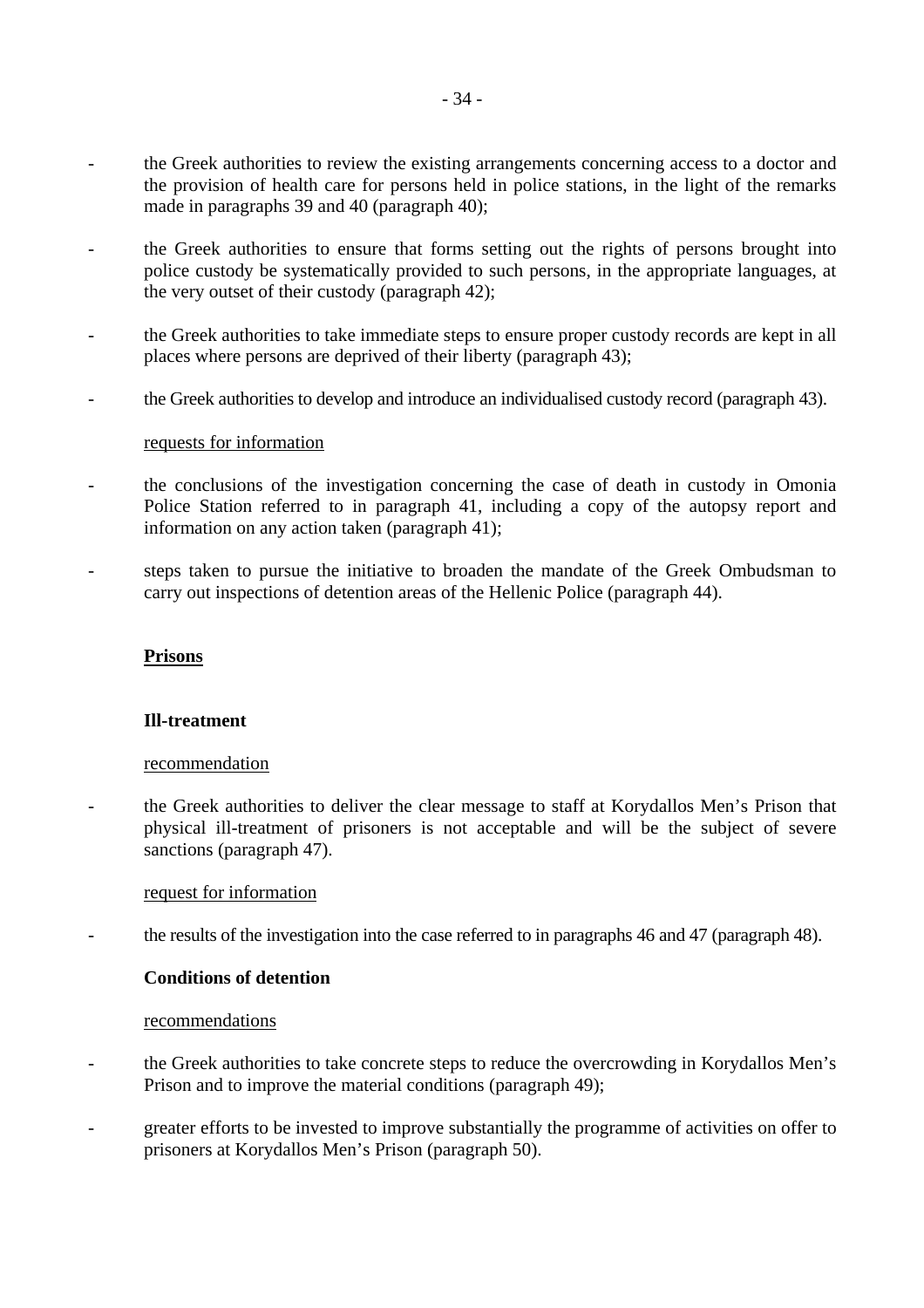## **Health-care services**

## recommendations

- the Greek authorities to urgently re-examine the general state of the health-care services in prison establishments, in order that they might be compliant with the provisions of the law (paragraph 51);
- increased efforts to be made to hire additional qualified health-care staff (paragraph 51);
- the Greek authorities to take immediate steps to recruit, at Korydallos Men's Prison, the equivalent of at least two full-time general practitioners and four additional qualified nurses, one of whom should be a qualified mental-health nurse. Thereafter, the health-care staff should be progressively increased until the appropriate levels are attained (paragraph 52);
- every newly arrived prisoner to be properly interviewed and physically examined by a medical doctor as soon as possible after admission. Save for exceptional circumstances, that interview/examination should be carried out on the day of admission. Such medical screening could also be performed by a fully qualified nurse reporting to a doctor (paragraph 53);
- the Greek authorities to take the necessary measures to ensure that individualised medical records are systematically and comprehensively completed, and that medical confidentiality is guaranteed in accordance with the law (paragraph 54)

## **Other issues related to the CPT's mandate**

## recommendations

- the Greek authorities to review the current staffing levels at Korydallos Men's Prison, in the light of the remarks made in paragraph 55 (paragraph 55)
- the Greek authorities to ensure that all prisoners undergoing disciplinary punishment are offered at least one hour of outdoor exercise per day. Further, such prisoners should be provided with reading materials, if they so desire, and should be offered a shower at least once a week (more frequently if the circumstances warrant, taking into account the European Prison Rules) (paragraph 56);
- the Greek authorities to give due consideration to the possibility for an independent body, such as the Ombudsman's Office, to carry out prison visits, taking into account the remarks made by the Committee in its previous reports (paragraph 57).

## requests for information

- the future purpose of the segregation units located opposite D and E Wings at Korydallos Men's Prison (paragraph 56).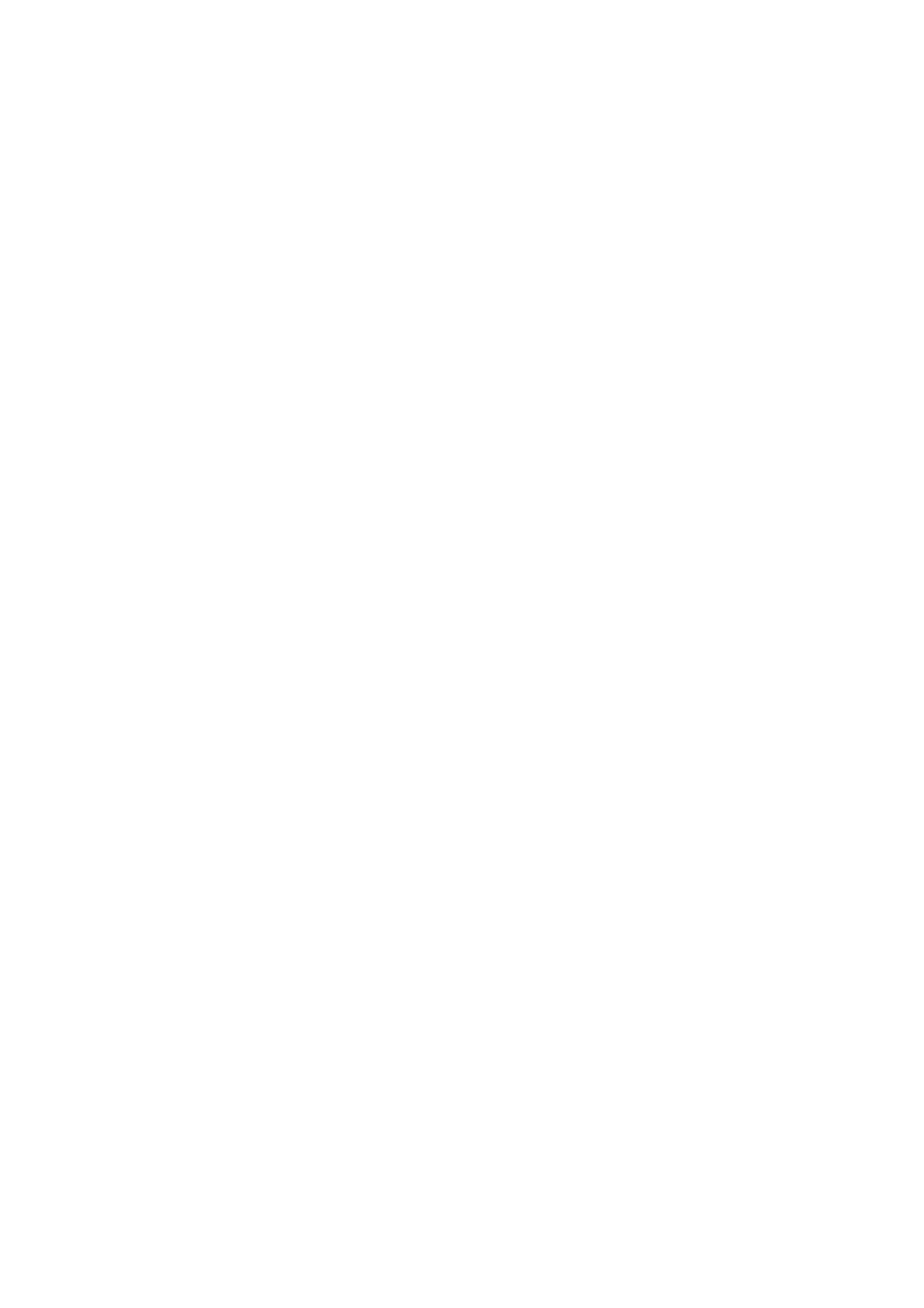## - 37 -

## **APPENDIX II**

## <span id="page-36-0"></span>**LETTER SENT BY THE PRESIDENT OF THE CPT TO THE PERMANENT REPRESENTATIVE OF GREECE ON 18 DECEMBER 2006**

Strasbourg, 18 December 2006

Dear Ambassador

Thank you for your letter of 21 September 2006 in which you provided the European Committee for the prevention of torture and inhuman or degrading treatment or punishment (CPT) with a response in respect of the report drawn up by the Committee further to its periodic visit in August/September 2005.

The CPT appreciates the information provided by the Greek authorities, in particular as regards the section of the report dealing with psychiatry. However, it notes that no response has been provided in respect of some 25 recommendations contained in the visit report, concerning notably the sections on the police, foreigners and prisons. In the light of the response received and with a view to furthering our dialogue, I would like to make a number of initial observations on behalf of the Committee in respect of these three sections of the visit report.

## **Police establishments**

In the visit report, the CPT highlighted several cases of alleged ill treatment by the police and border guards. Further, the Committee has, through its recommendations and remarks, identified the safeguards that could be reinforced in order to prevent ill-treatment. For example, it made concrete recommendations concerning the need for:

- a) independent inspection of police and border guard facilities;
- b) a standard forensic medical examination of an acceptable quality;
- c) a policy of appropriate sanctions for proven cases of ill-treatment.

Mr Constantin Yerocostopoulos Ambassador Permanent Representative of Greece to the Council of Europe 21, place Broglie 67000 Strasbourg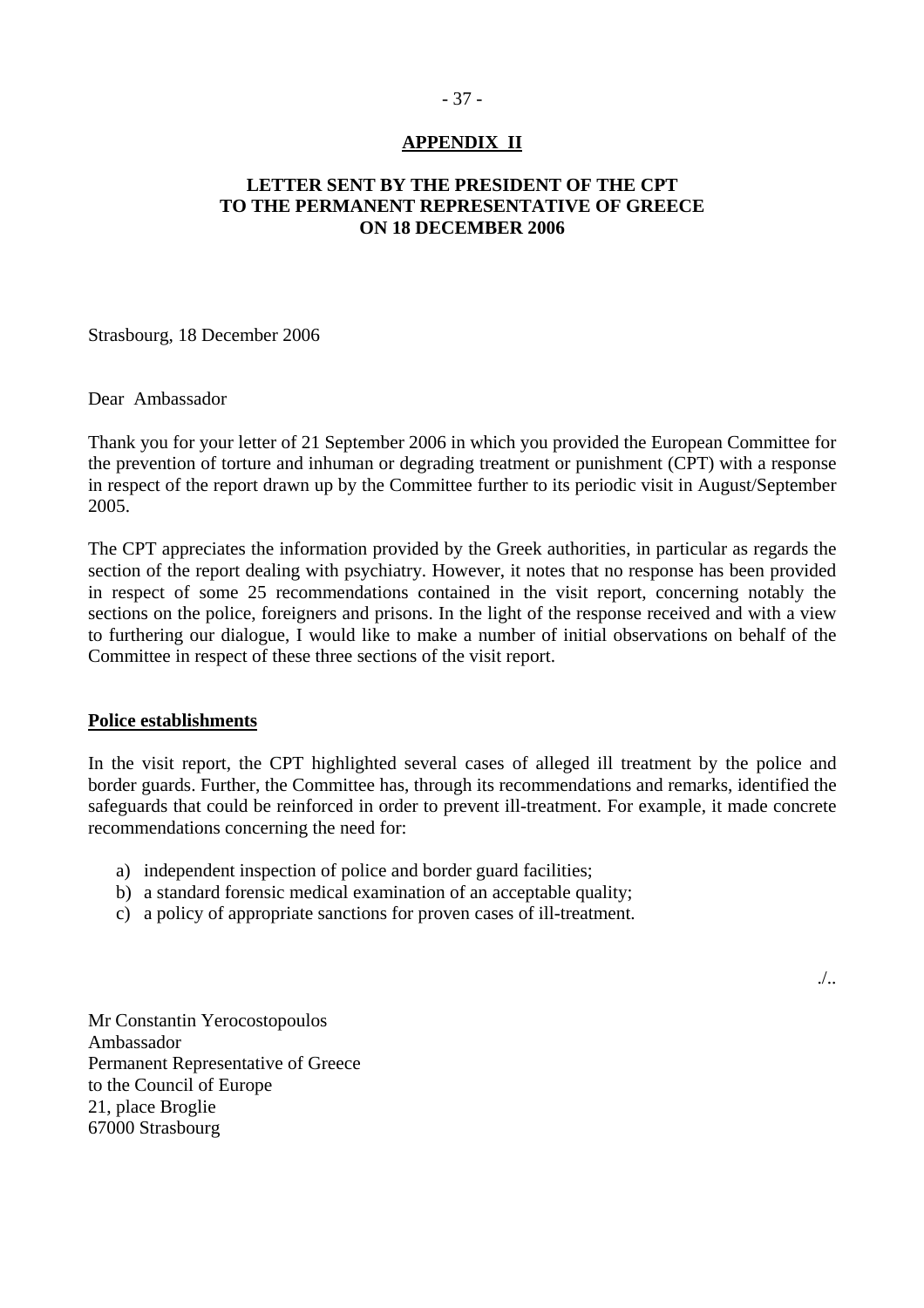The CPT noted that in the response of the Greek authorities only limited attention was paid to the preventive measures of ill treatment proposed by the Committee. With the exception of paragraph 21, which addresses specifically the establishment of an independent police inspectorate, none of the Committee's remarks and recommendations receive proper consideration. This is very disappointing. The CPT's findings illustrate that the Greek authorities need to take a far more proactive stance as regards the prevention of ill treatment of persons in police custody. In the Committee's view the establishment, for example, of an independent police inspectorate would provide a clear signal that the Greek authorities are committed to tackling seriously the phenomenon of ill-treatment by the police.

#### **Foreigner holding centres**

As regards ill-treatment at the Venna special holding facility, the CPT has made various critical remarks on both the investigation carried out by the Rodopi police authorities and the quality of the examination by the Head of the Thrace Medical Forensic Service. Instead of addressing these issues in a considered manner, the response reiterates the position communicated to the Committee's delegation at the time of the visit; it does not address the concerns raised by the CPT as to the inconsistent, contradictory and unsatisfactory nature of the initial explanation given by the Greek authorities.

In respect of the specific case of Mr. G.Y.G. (paragraph 15 of the report), the response does not enable the CPT to assess whether he is being provided with proper care. The justification for his detention is not an issue for the CPT as long as the detention is lawful.

The CPT believes that foreign nationals who are administratively detained or whose sole misdemeanor is illegal residence should not be held in police stations, prisons or other facilities which replicate a purely carceral approach. It is for this reason that the Committee made its comments on the Petrou Rali special holding facility, with a view to adapting it to the specific needs of immigration detainees. In this respect, the CPT would appreciate receiving further information regarding the numbers held in this facility and the regime applicable to all the persons detained therein for the period June to September 2006.

In the response, welcome reference is made to setting up new special holding facilities for aliens, taking into account CPT standards. The Committee would like to receive more precise information about where such holding facilities will be established.

In this context, the CPT would also like to receive further information relating to the "modern" reception centre in Mytilini, with a capacity of 250, which is referred to in the response submitted by the Greek authorities but which does not appear in the list of such centres contained in Annex 1 to the response.